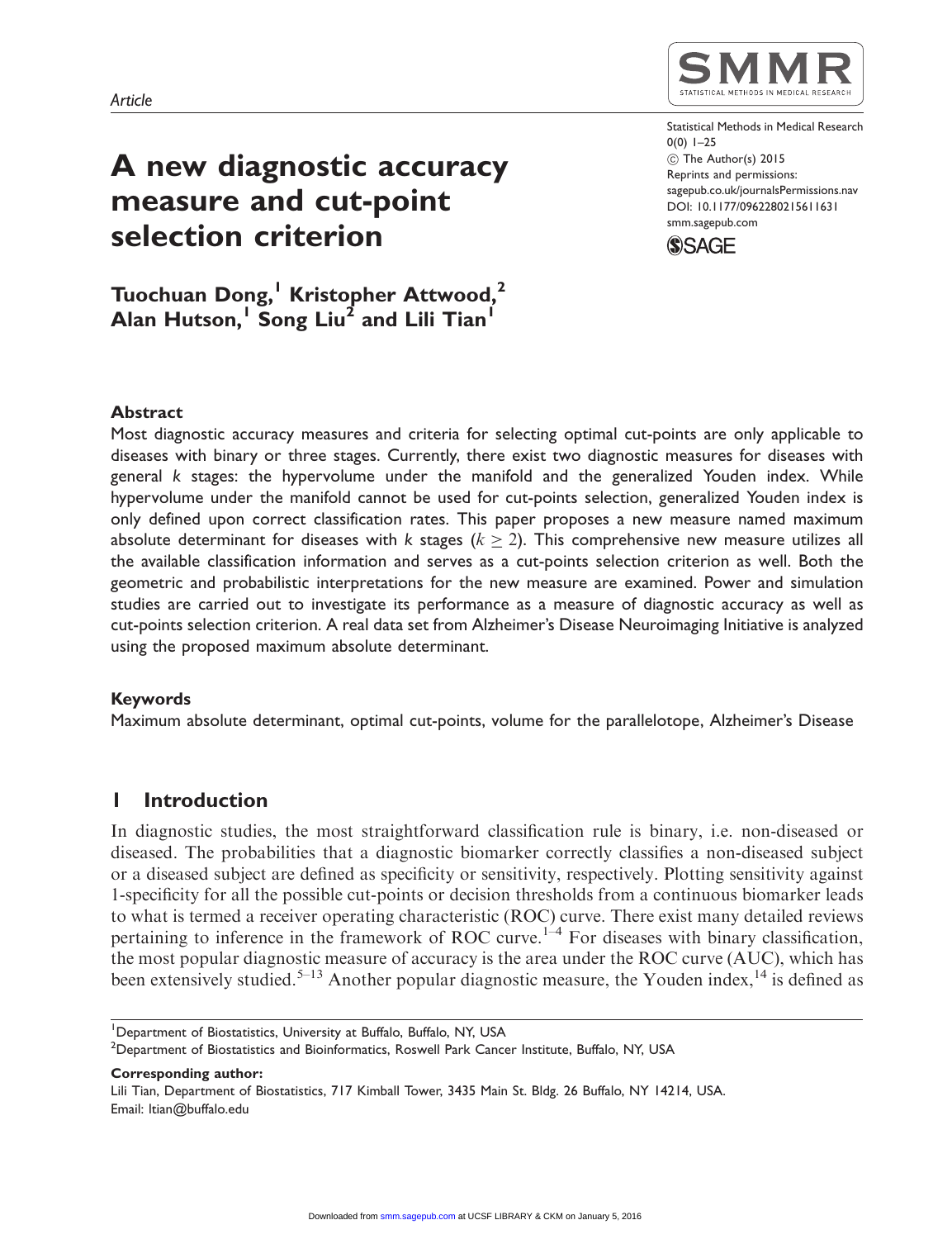the maximum of specificity+sensitivity–1. Inference procedures regarding Youden index have also been well studied.<sup>15–18</sup>

In practice, many disease processes can be naturally classified into more than two stages. For example, in Alzheimer's disease there exists a transition stage called mild cognitive impairment (MCI), which is the cognitive change between normal aging (non-diseased) and complete memory loss (fully diseased).19,20 Therefore, we often have a three-stage classification in Alzheimer's disease: non-diseased, early diseased and fully diseased. Consequently, the ROC curve for binary classification is extended to ROC surface for three-stage classification and the AUC to the volume under the ROC surface (VUS), which is the most widely used quantitative summary index for diseases with three stages.<sup>21</sup> There are several recent papers in the statistical literature focused on VUS research.<sup>22–28</sup> Furthermore, as an extension of the Youden index to diseases with three stages, Nakas et al.<sup>29</sup> introduced the generalized Youden index (GYI), defined as the maximum of the sum of the correct classification rates (CCRs) for three groups minus 1. There are several recent papers in the statistical literature focused on GYI research. $30,31$  For general cases of multiple-class diagnoses, the concept of hypervolume under the manifold (HUM) was first proposed as an extension of AUC by Scurfield<sup>32,33</sup> in the field of mathematical psychology. Nakas and Yiannoutsos<sup>26</sup> first proposed the non-parametric estimator for HUM, and Li and Fine<sup>34</sup> proposed the corresponding inference procedures and methods for estimating classification probabilities and calculating HUM. Furthermore, the concept of GYI has also been extended to the diseases with general k stages.<sup>35</sup> A brief review of HUM and GYI is given in Section 2.

The critical step for making diagnoses based on a specific biomarker is to select the optimal cutpoints. For diseases with a binary classification, Fluss et al.<sup>16</sup> discussed the performance of Youden index in terms of selecting optimal cut-point under different assumptions. Perkins and Schisterman<sup>36</sup> compared two common approaches for optimal cut-point selection: the point on the ROC curve closest to  $(0,1)$  and the Youden index. More recently, Liu<sup>37</sup> developed a method for selecting the optimal cut-point by maximizing the product of specificity and sensitivity. For diseases with three stages, He and Frey<sup>38</sup> discussed the "optimal" decision making criteria using likelihoods; Nakas et al.<sup>29</sup> proposed selecting the optimal cut-points using GYI; and Attwood et al.<sup>39</sup> introduced two new criteria as the closest to perfection/minimum distance (MD) method, and the max volume (MV) method which are the extensions of the corresponding criteria for diseases with binary status. For diseases with general k stages,  $GYI^{35}$  can be used as a criterion for the optimal cut-points selection.

In this paper, we propose a new measure of diagnostic accuracy for diseases with  $\geq 2$  classes. This new measure directly incorporates all possible true and false classification rates. It has an appealing geometric interpretation, which justifies its use as a measure for classification accuracy. Furthermore, the proposed measure can also be used for cut-point selection. The rest of paper is organized as follows: in Section 2, preliminary background information is introduced and some existing diagnostic accuracy measures are reviewed. In Section 3, a new measure, namely the maximum absolute determinant (MADET), is proposed and specific details are discussed. In Section 4, a power study is carried out to assess the performance of the proposed measure in comparison with HUM and GYI in testing the equality of two biomarkers. In Section 5, issues for optimal cut-points selection are discussed and simulation results comparing criteria MADET with other existing criteria are presented. In Section 6, several important biomarkers from the Alzheimer's Disease Neuroimaging Initiative (ADNI) study are analyzed. In Section 7, summary and discussion are given.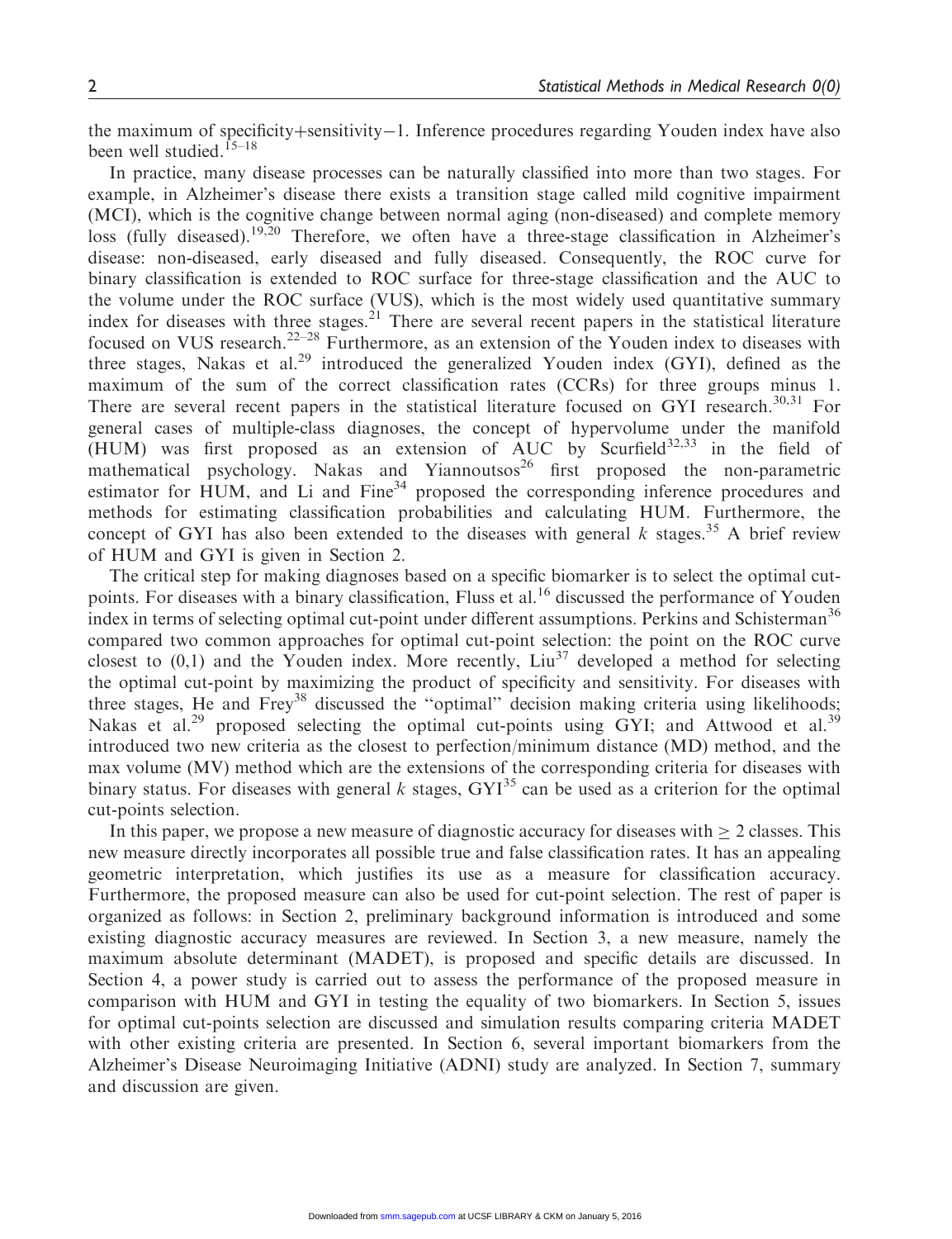#### 2 Preliminaries

In this section, we present the definitions, notation and a review of existing measures of diagnostic accuracy for diseases with general k stages.

# 2.1 Notations

For a disease that can be classified into k different classes, let S denote the true disease status for a subject and let T denote the diagnostic result based on a continuous biomarker. A subject with true disease status  $i$  ( $i = 1, 2, ..., k$ ) can correctly or incorrectly be classified as having disease state j  $(j = 1, 2, ..., k)$ . Define the conditional probability of a classification given the true disease status as

$$
P_{i,j} = P(T = j | S = i), \text{ where } i = 1, ..., k, j = 1, ..., k
$$
 (1)

Hence,  $P_{i,i}$  denotes the probability that a subject from class i is correctly diagnosed and  $P_{i,j}$  ( $i \neq j$ ) is the probability that a subject from class *i* is incorrectly diagnosed as class *j*. For a subject in class *i*,  $\mathbb{R}^3$  denote the proton conjetion of *l*, those faction mater, i.e. let  $P_i$  denote the vector consisting of k classification rates, i.e.

$$
\overrightarrow{\mathbf{P}}_{i} = \begin{pmatrix} P_{i,1} \\ \vdots \\ P_{i,k} \end{pmatrix} \text{ where } i = 1, ..., k
$$
 (2)

By its definition, it follows

$$
\langle \overrightarrow{1}, \overrightarrow{P}_i \rangle = \sum_{j=1}^k P_{i,j} = 1, \text{ for } i = 1, \dots, k
$$
 (3)

Hence, at a given i, out of k components  $P_{i,1}, P_{i,2}, \ldots, P_{i,k}$ , only  $k-1$  of them are independent.

Now consider k independent subjects whose true disease statuses are from each of the k classes, Now consider  $\kappa$  independent subjects whose the disease statuses are non-each of the  $\kappa$  classes, respectively. Then we have vectors  $\vec{P}_1, \vec{P}_2, \dots, \vec{P}_k$  to fully describe the performance of the biomarkers being considered, where  $\overrightarrow{P}_1$ ,  $\overrightarrow{P}_2$ ,...,  $\overrightarrow{P}_k$  are mutually independent. Next define a  $k \times k$  square probability matrix (SPM) as

$$
\mathcal{P} = \begin{pmatrix} \vec{\mathbf{P}}_1^T \\ \vdots \\ \vec{\mathbf{P}}_k^T \end{pmatrix} = (P_{i,j})
$$
\n(4)

The definition of SPM captures both the correct and false classification rates for all  $k$  classes. Overall, there are k CCRs and  $k(k - 1)$  false classification rates.

The class probabilities  $P_{i,j}$ 's for  $i, j = 1, ..., k$  need to be assessed by some decision rules. To make a diagnosis for a disease with k stages based on a continuous biomarker X, cut-points  $c_1, \ldots, c_{k-1}$  are needed. Here  $c_1 < \cdots < c_{k-1}$  is assumed. If  $c_{i-1} < X \leq c_i$ , for  $j = 1, \ldots, k$ , this subject is classified into stage *j*. Let  $X_i$  denote the measurement for a subject from the *i*th class. Hence, the corresponding conditional probability  $P_{i,j}$  can be written as

$$
P_{i,j} = P(c_{j-1} < X_i \le c_j \, |S = i), \quad \text{where} \quad i = 1, \dots, k, \, j = 1, \dots, k \tag{5}
$$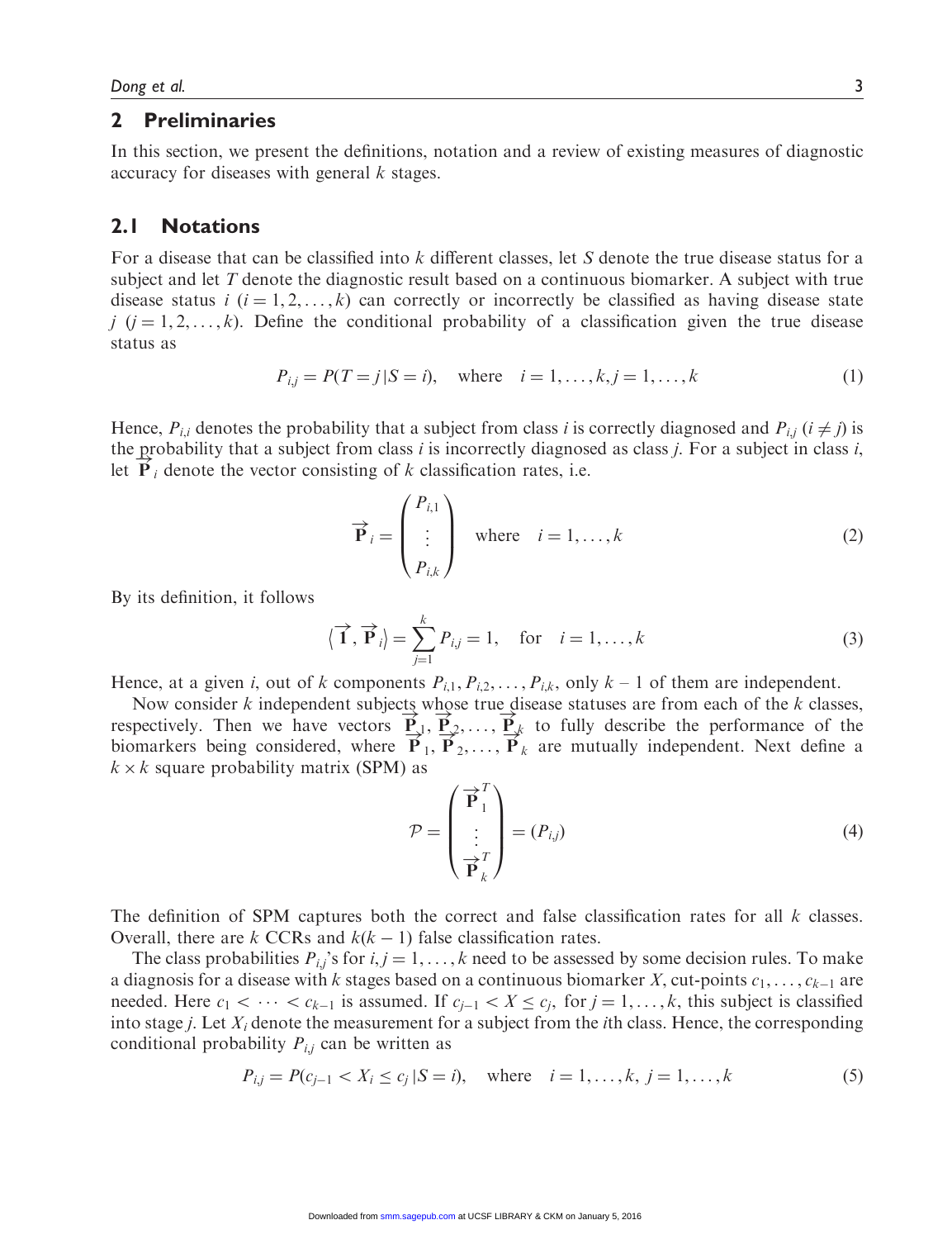# 2.2 Existing diagnostic measures for diseases with k stages

In this subsection, we review two measures of diagnostic accuracy proposed for diseases with general k stages, i.e. the HUM<sup>26,34</sup> and the GYI.<sup>35</sup>

#### 2.2.1 HUM

Let  $t_i$  denote the CCR for the *i*th disease class, i.e.  $P_{i,i}$  as defined in equation (1). By plotting the  $t_i$ 's  $(i = 1, \ldots, k)$  in the k-dimensional space, a manifold is obtained. The corresponding HUM is utilized as a measure of diagnostic accuracy for diseases with general  $k$  stages. A rigorous mathematical definition of HUM is given by Li and  $Fine<sup>34</sup>$  as

$$
HUM = \int_0^1 \int_0^{f_1(t_1)} \cdots \int_0^{f_{k-2}(t_1,\ldots,t_{k-2})} f_{k-1}(t_1,\ldots,t_{k-1}) dt_{k-1} \cdots dt_2 dt_1 \tag{6}
$$

where  $f_{i-1}$ 's are the recursive equations defined as  $t_i = f_{i-1}(t_1, \ldots, t_n)$ ,  $i = 2, \ldots, k$ . The  $t_i$ 's can be estimated via multinomial logistic regression or by using cut-points. For details, see the paper by Li and Fine.<sup>34</sup> Both the AUC and VUS are special cases of HUM for diseases with binary and three stages, respectively.

#### 2.2.2 GYI

Nakas et al.<sup>35</sup> generalized the Youden Index to the general k stages classification problem. The k stages GYI is defined as

$$
GYI(c_1, c_2, \dots, c_{k-1}) = \max_{c_1, \dots, c_{k-1}; c_1 < \dots < c_{k-1}} \{P_{1,1} + \dots + P_{k,k} - 1\}
$$
(7)

Under the condition  $c_1 < \cdots < c_{k-1}$ , it was shown that GYI is the sum of the Youden indexes for the adjacent classes. As defined, GYI is not only a direct measure of overall CCR, but also a tool for optimal cut-points selection.

#### 2.2.3 Overview of HUM and GYI and justification for the new measure

Both HUM and GYI have certain advantages and disadvantages. HUM is a global measure in nature, i.e. it gauges the diagnostic accuracy of a biomarker across all the possible cut-points. Consequently, HUM cannot be used to determine the optimal cut-points. Hence, Li and Fine<sup>34</sup> proposed to use multinomial logistic regression for estimating class probabilities. On the other hand, GYI can be used to determine the optimal cut-points, which yield the maximum overall correct classification. However, GYI considers only the k CCRs and ignores the  $k(k - 1)$  false classification rates, which are also the critical and integral components for describing diagnostic accuracy. As the number of classes k increases, less information is utilized by the GYI method. Hence, GYI becomes less optimal in this setting.

Therefore, there is a need for a comprehensive diagnostic measure, which is able to take into account all the information related to a classification rule, i.e. the information contained in the SPM  $P$ , and which can also serve as a tool for optimal cut-point selection. The goal of this paper is to fill this gap.

## 3 New diagnostic accuracy measure

In this section, we propose a new measure of diagnostic accuracy, which directly utilizes all the classification rates contained in the SPM  $P$  in equation (2).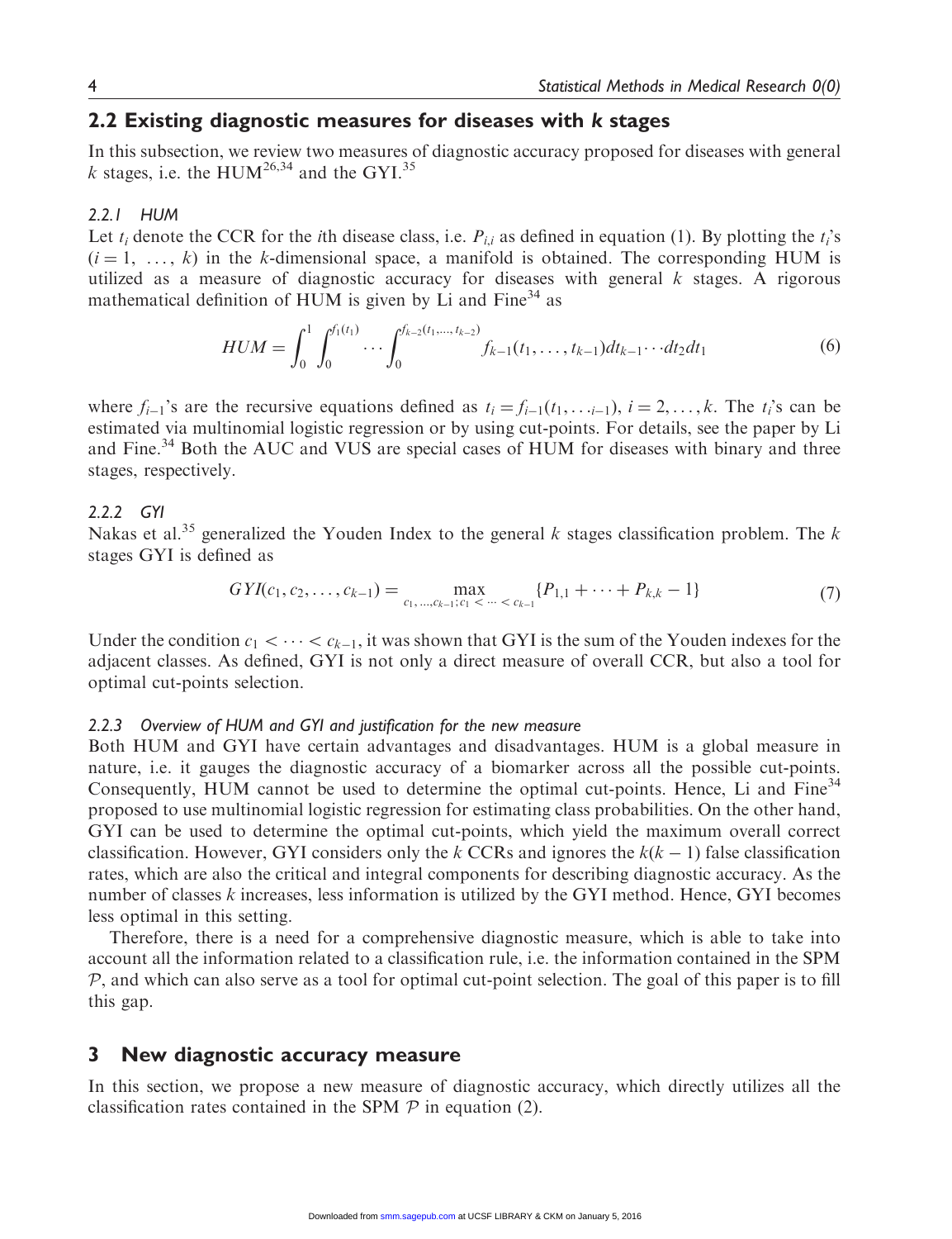We term this new measure as the maximum (supremum) absolute determinant (MADET) of the SPM. It is defined as

$$
MADET = \sup_{\mathcal{P}} |det(\mathcal{P})|
$$
 (8)

If the class probabilities are estimated using cut-points as discussed in Section 2.1, MADET can be expressed as

$$
MADET = \max_{c_1, ..., c_{k-1}} |det(\mathcal{P})|(c_1, ..., c_{k-1})
$$
\n(9)

where  $c_1, \ldots, c_{k-1}$  need to be determined by some criteria.

# 3.1 Geometric interpretation of MADET

In the following section, we investigate the geometric interpretation of MADET and subsequently justify its use as a diagnostic accuracy measure. For this purpose, several definitions from advanced geometry need to be restated.

**Definition of parallelotope:** Given a set of independent vectors  $\vec{a}_1, \ldots, \vec{a}_k$  of dimension k in the Euclidean space, a parallelotope is the set of vectors

$$
\mathcal{V}(\vec{a}_1,\ldots,\vec{a}_k) = \left\{ \sum_i x_i \vec{a}_i : 0 \le x_i \le 1 \right\}
$$

for  $1 \leq i \leq k$ .

Given an orthonormal basis  $\vec{e}_1, \ldots, \vec{e}_k$ , the vectors  $\vec{a}_1, \ldots, \vec{a}_k$  can be expressed as

$$
(\vec{a}_1,\ldots,\vec{a}_k)^T = A(\vec{e}_1,\ldots,\vec{e}_k)^T
$$

where A is a  $k \times k$  matrix. The base of the k-dimensional parallelotope on vectors  $\vec{a}_1, \dots, \vec{a}_k$  is defined as the (k-1)-dimensional parallelotope  $V(\vec{a}_1, \ldots, \vec{a}_{k-1})$  and its height is defined as the orthogonal component of  $\vec{a}_k$  with respect to the sub-space spanned by  $\vec{a}_1, \dots, \vec{a}_{k-1}$ , denoted as ort $\vec{a}_{k_1...k_{k-1}}\vec{a}_k$ . The volume of a k-dimensional parallelotope  $(k > 1)$  is the product of the volume of its base and its height. The volume of a one-dimensional parallelotope  $V(\vec{a}_1)$  is the length of the vector  $\vec{a_1}$ . The volume of parallelotope on vectors  $\vec{a_1}, \dots, \vec{a_k}$  can be easily obtained as stated in the following theorem:

**Theorem 1:** Assume that vectors  $\vec{a}_1, \ldots, \vec{a}_k$  are expressed via an orthonormal basis  $\vec{e}_1, \ldots, \vec{e}_k$  with matrix A. The volume of the k-dimensional parallelotope  $V(\vec{a}_1, \ldots, \vec{a}_k)$  is equal to the determinant of matrix A, i.e.

$$
volV(\vec{a}_1, \dots, \vec{a}_k) = det|A|
$$
\n(10)

The detailed proof can be found in many text books in advanced algebra, e.g., Vinberg.<sup>40</sup>

The volume of a k-dimensional parallelotope  $(k > 1)$ ,  $V(\vec{a}_1, \ldots, \vec{a}_k)$ , is a measure of how divergent the vectors  $\vec{a}_1, \ldots, \vec{a}_k$  are in the k-dimensional space. When  $k = 2$ , the absolute value of a  $2 \times 2$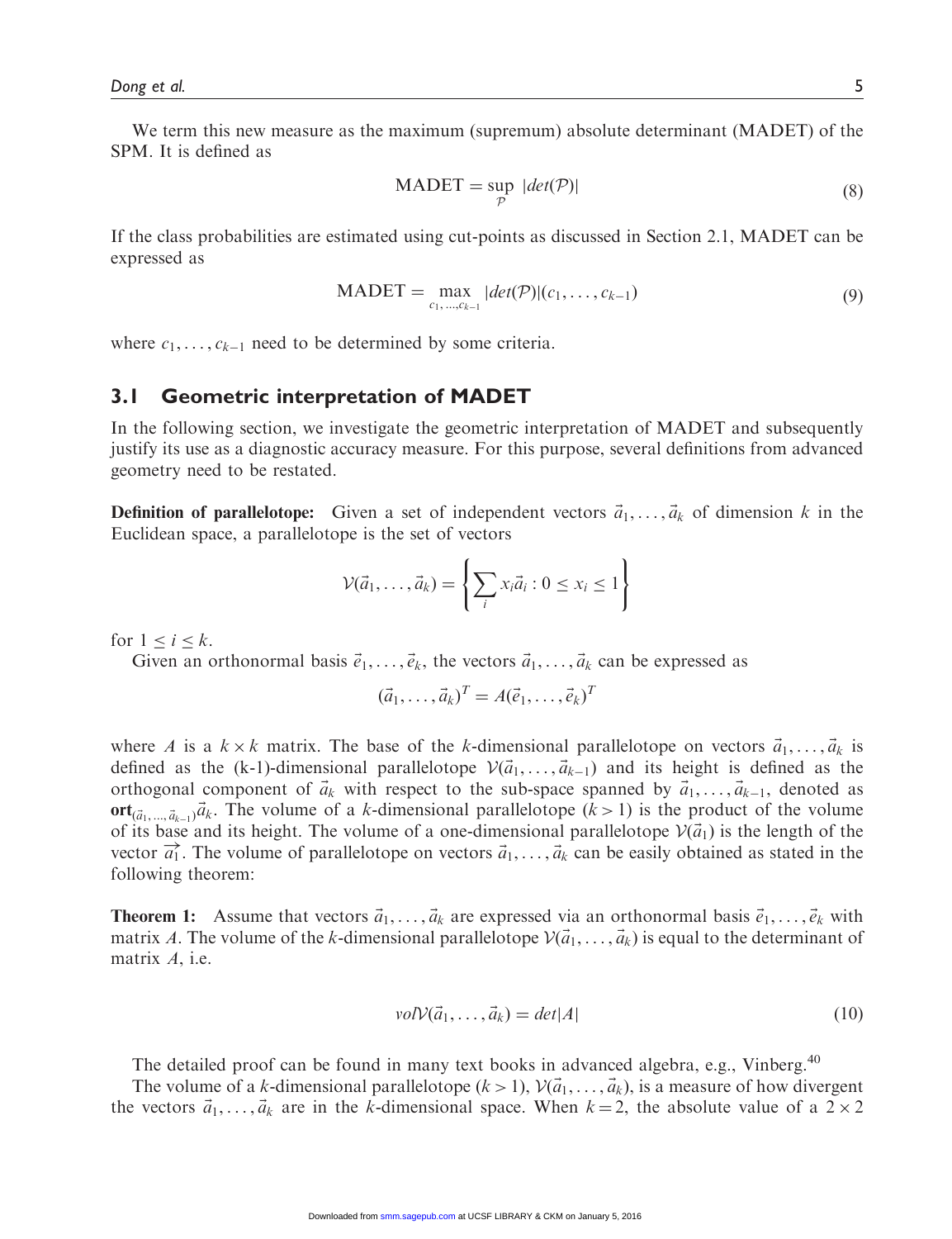matrix determinant is the area of a corresponding parallelogram with the two row vectors as sides. When  $k = 3$ , the absolute value of a  $3 \times 3$  matrix determinant is the volume of a corresponding parallelepiped with the three row vectors as sides. Generally, the determinant of a matrix is an intuitive way to picture the volume of k-dimensional parallelotope spanned by its row vectors.

Consider the specific settings in medical diagnosis for diseases with  $k$  stages. For the *i*th Consider the specific settings in included diagnosis for diseases with  $\kappa$  stages. For the *the*  $(i = 1, ..., k)$  disease class, the classification rate vector  $\mathbf{P}'_i s$  ( $i = 1, ..., k$ ) defined in equation (2) corresponds to  $\vec{a_i}$  and the SPM P in equation (4) corresponds to matrix A. According to the theorem stated above, MADET as defined in equation (9), is equal to the largest volume of the theorem stated above, MADET as defined in equation (9), is equal to the largest volume of the k-dimensional parallelotope spanned by  $\vec{P}'_i$ s ( $i = 1, ..., k$ ). This directly measures how far apart the  $\overrightarrow{P}_i$ 's are in the k-dimensional space. The further apart the  $\overrightarrow{P}_i$ 's, the larger the difference between the diagnostic results for the  $k$  disease classes and hence the better the diagnostic accuracy of the test. Therefore, a larger MADET indicates a better diagnostic test. When MADET is equal to 1, the received a ranger MAD in minerates a better diagnosite test. When MAD is equal to 1, the classification rate vectors  $\vec{P}'_i$ s ( $i = 1, ..., k$ ) coincide with the corresponding orthonormal bases  $\vec{e}'_i$ s  $(i=1,\ldots,k)$  and A becomes a  $k \times k$  identity matrix. For such cases,  $P_{i,i} = 1$  and  $P_{i,j} = 0$  for  $i \neq j$ indicating a perfect biomarker which can correctly classify subjects in each class. On the other hand, MADET is 0 when the at least one vector  $\overrightarrow{P}_i$ 's  $(i = 1, ..., k)$  lies in the hyperplane spanned by the others, thus the set of vectors  $\overrightarrow{P}_i$ 's  $(i = 1, ..., k)$  are dependent. For example, for  $k = 3$ , MADET will be 0 when 1) all three  $\overrightarrow{P}_i$ 's  $(i = 1, ..., 3)$  coincide; 2) any two of the  $\overrightarrow{P}_i$ 's  $(i = 1, ..., 3)$  coincide; 3) all three  $\overrightarrow{P}_i$ 's ( $i = 1, ..., 3$ ) fall on the same two-dimensional plane. In other words, from a geometrical three  $\mathbf{r}$  is  $(i = 1, ..., 5)$  fail on the same two-dimensional plane. In other words, from a geometrical<br>perspective, MADET is equal to 0 when  $\mathbf{P}'_i$ s  $(i = 1, ..., 3)$  do not form a parallelepiped together. Hence, as the number of stages  $k$  is fixed, MADET equal to 0 means the biomarker being considered has no diagnostic ability to distinguish among the  $k$  stages.

Note that equation (10) shows the defined volume  $volV(\vec{a}_1, \ldots, \vec{a}_k)$ , i.e.  $det|A|$  can be negative. The sign of the value of the determinant provides some information on the orientation of the parallelotope. The sign of the  $det(P)$  becomes opposite when two columns of P are switched; i.e. when the order of disease classes are switched. Since this paper focuses on diseases with ordinal stages, we use the absolute value of the determinants in the definition of MADET, i.e.  $|det(\mathcal{P})|$ , in equation (9).

From the definition of MADET, the geometric interpretation to justify its use as a diagnostic accuracy is very straightforward. The probabilistic interpretation of MADET for diseases with binary and three stages classification are also obtainable. However, for  $k > 3$ , the determinant of the matrix  $P$  becomes very complicated, and it becomes a hard task to elucidate the probabilistic interpretation of MADET for diseases with general  $k$  stages. In the following, we discuss detailed probabilistic and geometric interpretation for binary and three stages classification.

## 3.2 Special case 1: binary classification

Consider diseases with binary status (1 for non-diseased, and 2 for diseased). The classification rate vector  $\overrightarrow{P}_i$ 's defined in equation (2) equals to  $(spe, 1 - spe)^T$  for  $i = 1$  and  $(1 - sen, sen)^T$  for  $i = 2$ (where spe stands for the specificity and sen for the sensitivity). Therefore, the  $2 \times 2$  SPM is

$$
\mathcal{P} = \begin{pmatrix} spe & 1 - spe \\ 1 - sen & sen \end{pmatrix}
$$

and the newly proposed diagnostic measure maximum absolute determinant (MADET) is

$$
MADET = \max_{c_1}(spec + sen - 1)
$$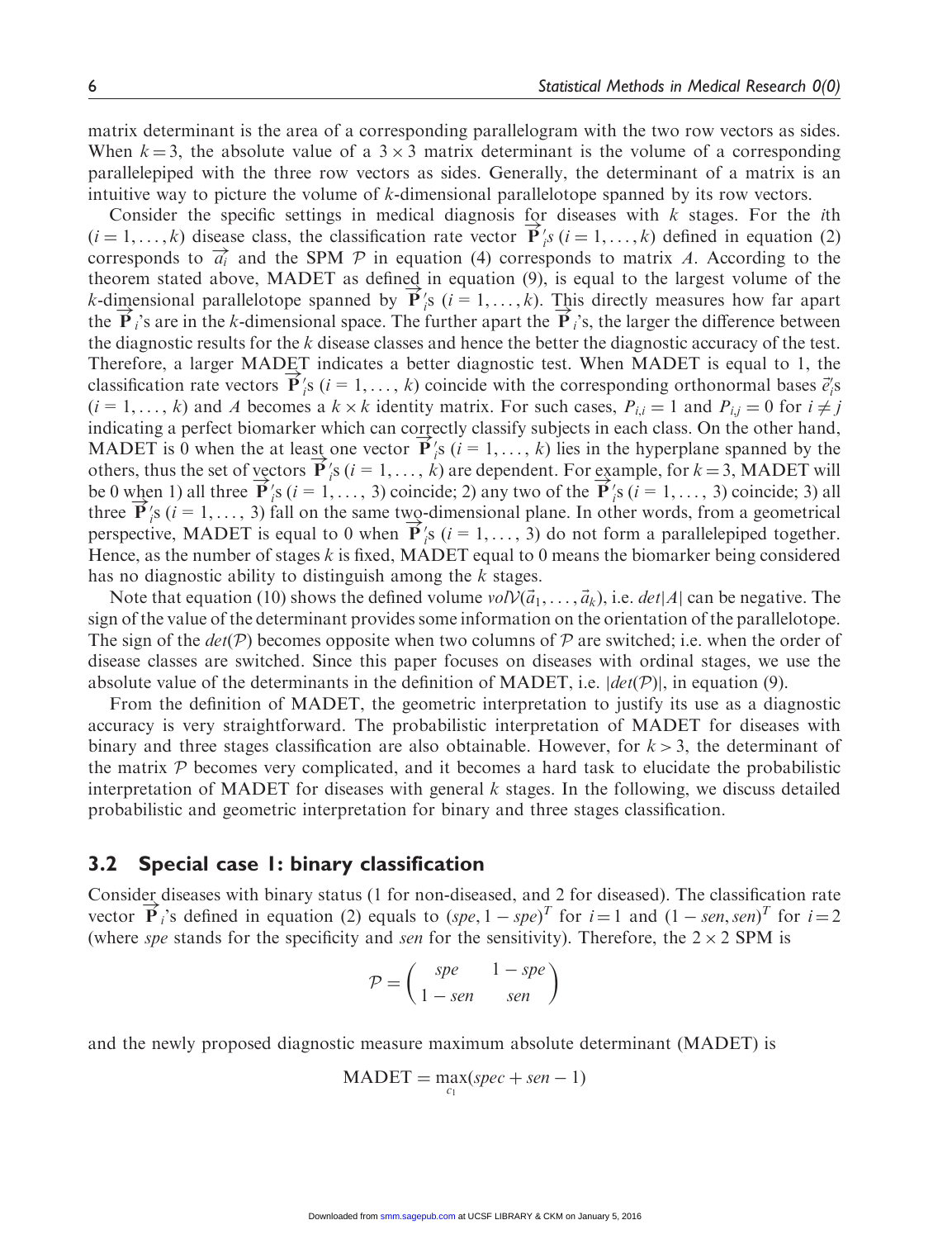

Figure 1. Illustration of MADET for the disease with binary classification. The red line denotes  $P(T = 1|S) + P(T = 2|S) = 1$ , and the area of the parallelogram OABC represents MADET.

It is obvious that MADET is the same as the Youden index.

As stated in the Introduction, the Youden index is a diagnostic measure as well as a criterion for optimal cut-point selection. The fact that Youden index is the same as MADET offers a new geometric interpretation for this well-known index, as shown in Figure 1. The classification rate vector for a randomly chosen non-diseased subject,  $\mathbf{P}_1 = (P_{1,1}, P_{1,2})$ , is represented by the vector  $\overrightarrow{OA}$ , and the one for a diseased subject,  $\overrightarrow{P}_2 = (P_{2,1}, P_{2,2})$ , is denoted by the vector  $\overrightarrow{OB}$ . Due to the  $\sigma A$ , and the one for a diseased subject,  $\mathbf{r}_2 = (\mathbf{r}_2, \mathbf{r}_1, \mathbf{r}_2, \mathbf{r}_2)$ , is denoted by the vector  $\overrightarrow{OA}$  and  $\overrightarrow{OB}$  always fact  $P_{i,1} + P_{i,2} = 1$ , for  $i = 1, 2$  as stated in equation (3), the ends of tw fall on the line  $P(T = 1|S) + P(T = 2|S) = 1$ . As stated in Section 3, MADET, i.e. the Youden index for diseases with binary classification, is equal to the area of the corresponding parallelogram with tor diseases with omary classification, is equal to the area of the corresponding paranetogram with the two row vectors  $\overrightarrow{OA}$  and  $\overrightarrow{OB}$  as sides, indicated by the yellow shaded area:  $OABC$ . Meanwhile, one half of the MADET, is the area of the triangular  $\triangle OAB$ . Since OD, the height of the triangular, is fixed as  $\frac{\sqrt{2}}{2}$ , MADET simply measures the length of the line segment AB, i.e. how triangular, is fixed as  $\frac{1}{2}$ , MADET simply incastries the length of the line segment AD, i.e. now<br>far apart the two vectors  $\overrightarrow{OA}$  and  $\overrightarrow{OB}$  fall. Hence, for  $k = 2$ , MADET or Youden index serves as a direct measure of diagnostic accuracy; i.e. a measure of the difference between the classification rate vectors  $\overrightarrow{P}_1$  for a random non-diseased subject and  $\overrightarrow{P}_2$  for a random diseased subject. If  $\overrightarrow{OA}$  rests at (1, 0) and  $\overrightarrow{OB}$  at (0, 1), the corresponding MADET reaches the maximum 1. This means the biomarker has the perfect sensitivity and specificity. On the other side, if the diagnostic biomarker has no power for diagnosis, the classification rate vectors for a non-diseased subjects biomarket has no power for diagnosis, the classification rate vectors for a non-diseased subject will completely overlap, i.e.  $\overrightarrow{OA}$  and  $\overrightarrow{OB}$  overlap, yielding MADET as 0.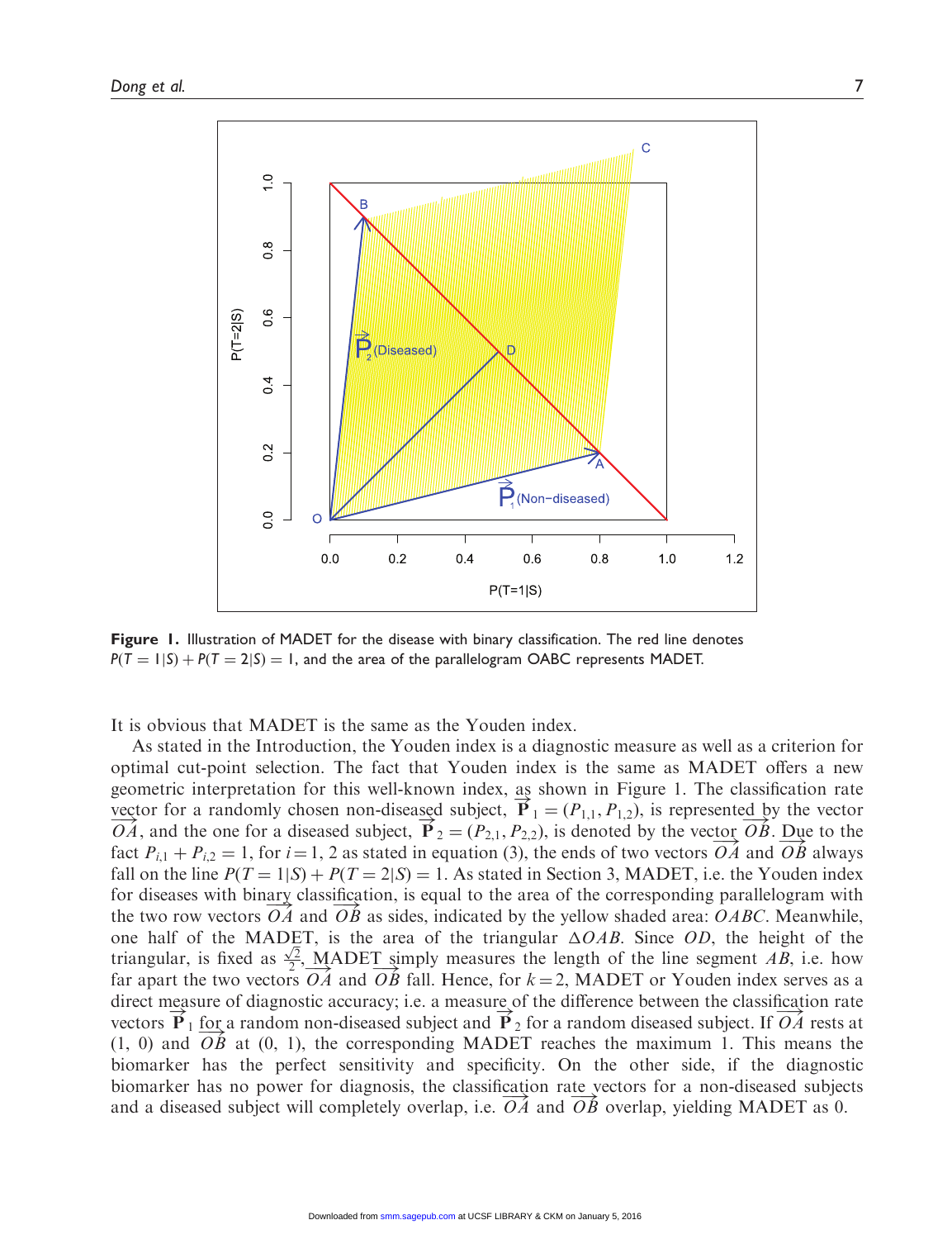# 3.3 Special case 2: Diseases with three stages

Consider diseases with three ordinal stages. Let  $i = 1, 2, 3$  denote the non-diseased stage, the early diseased stage and the fully diseased stage respectively. The corresponding SPM is

$$
\mathcal{P} = \begin{pmatrix} P_{1,1} & P_{1,2} & P_{1,3} \\ P_{2,1} & P_{2,2} & P_{2,3} \\ P_{3,1} & P_{3,2} & P_{3,3} \end{pmatrix}
$$

where  $P_{i,j}$  stands for the probability of a subject from *i*th class being classified as *j*th class. We know that

$$
P_{i,1} + P_{i,2} + P_{i,3} = 1, \quad \text{for} \quad i = 1, 2, 3 \tag{11}
$$

Simple manipulations lead to

$$
MADET = \max_{c_1, c_2} \left| \det \begin{pmatrix} P_{1,1} & P_{1,2} & P_{1,3} \\ P_{2,1} & P_{2,2} & P_{2,3} \\ P_{3,1} & P_{3,2} & P_{3,3} \end{pmatrix} \right|
$$
  
=  $\max_{c_1, c_2} |P_{1,1}P_{2,2}P_{3,3} + P_{1,2}P_{2,3}P_{3,1} + P_{1,3}P_{3,2}P_{2,1}$   
=  $P_{1,1}P_{2,3}P_{3,2} - P_{1,2}P_{2,1}P_{3,3} - P_{1,3}P_{3,1}P_{2,2}|$   
=  $\max_{c_1, c_2} |1 - [P_{1,1}(1 - P_{2,2}) + P_{2,2}(1 - P_{3,3}) + P_{3,3}(1 - P_{1,1})]$   
-  $(P_{1,2}P_{2,1} + P_{1,3}P_{3,1} + P_{2,3}P_{3,2})|.$  (12)

Unlike the binary case, MADET for diseases with three stages is quite different from GYI, defined as max<sub>c<sub>0,c1,c2,c3</sub>  $(P_{1,1} + P_{2,2} + P_{3,3} - 1)$ <sup>29</sup> Instead, MADET is a rather complicated function of the</sub> correct and false classification rates, due to the fact that it simultaneously takes all the correct and false classification rates into consideration.

From equation (12), MADET has the following probabilistic interpretation. Consider two subjects 1 and 2 from two different disease groups  $(i, j; i, j \in \{1, 2, 3\}, i \neq j)$  respectively, let  $S_i$ denote the true disease status for subject *l*, and  $T_l$  denote the corresponding diagnostic result, for  $l = 1$ , 2. MADET can be further written as

$$
\begin{aligned} \text{MADET} &= \max_{c_1, c_2} |1 - P(T_1 = i, T_2 \neq j | S_1 = i, S_2 = j; \, i, j \in \{1, 2, 3\}, i \neq j) \\ &- P(T_1 \neq i, T_2 \neq j | S_1 = i, S_2 = j; \, T_1, T_2 \in \{i, j\}; \, i, j \in \{1, 2, 3\}, i \neq j) | \end{aligned}
$$

where  $P(T_1 = i, T_2 \neq j | S_1 = i, S_2 = j; i, j \in \{1, 2, 3\}, i \neq j)$  stands for the probability that the first subject is correctly classified but the second is not, and  $P(T_1 \neq i,$  $T_2 \neq j | S_1 = i, S_2 = j; T_1, T_2 \in \{i, j\}; i, j \in \{1, 2, 3\}, i \neq j$  stands for the conditional probability that two subjects are classified into the wrong classes given the fact that the two disease classes for the two subjects are known, while which subject belongs to which class is unknown. In other words, MADET measures the total probability 1 with the penalization of the probability that the diagnostic biomarker correctly diagnoses the first subject but fails for the second, and the conditional probability that the diagnostic biomarker falsely classifies both subjects given the two groups  $(i, j)$ .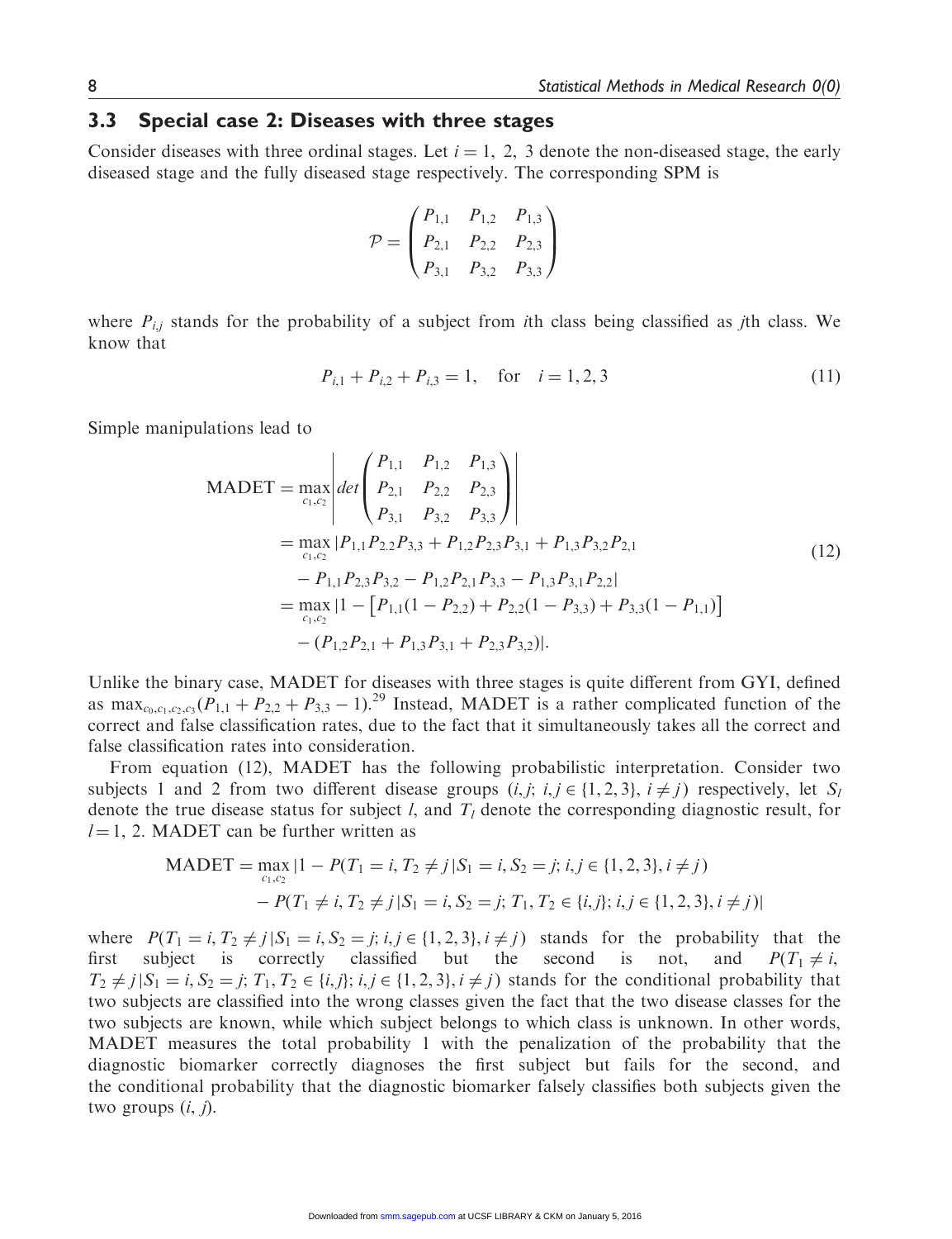

Figure 2. Illustration of MADET for diseases with three stages. The yellow plane denotes  $P(T = 1|S) + P(T = 2|S) + P(T = 3|S) = 1$ , and MADET is equal to the volume of the parallelepiped spanned by the three vectors, and one sixth of the MADET is the volume of the red tetrahedron OABC.

The geometric interpretation of MADET for the disease with three stages is as follows. In Figure 2, the classification rate vectors for three disease classes, i.e.  $\vec{P}_1$ ,  $\vec{P}_2$  and  $\vec{P}_3$  for randomly chosen non-diseased, early stage and diseased subjects are represented by vectors  $\overrightarrow{OA}$ ,  $\overrightarrow{OB}$  and  $\overrightarrow{OC}$  respectively. Based on equation (11), the ends of  $\overrightarrow{OA}$ ,  $\overrightarrow{OB}$  and  $\overrightarrow{OC}$  fall on the yellow plane defined as  $P(T=1|S) + P(T=2|S) + P(T=3|S) = 1$ . According to the aforementioned theorem in Section 3, MADET is equal to the volume of the parallelepiped spanned by  $\overrightarrow{OA}$ ,  $\overrightarrow{OB}$  and  $\overrightarrow{OC}$ , and one sixth of the MADET denotes the volume of the tetrahedron OABC, i.e. the red shaded polyhedron. Similar to the two-dimensional case, the height of the tetrahedron, from point O to the plane  $P(T = 1|S) + P(T = 2|S) + P(T = 3|S) = 1$ , lieight of the tetraneorm, from point *O* to the plane  $P(T = 1|S) + P(T = 2|S) + P(T = 3|S) = 1$ , is fixed as  $\frac{\sqrt{3}}{6}$ . Therefore MADET measures the area of the triangular  $\triangle ABC$  on the yellow plane  $P(T=1|S) + P(T=2|S) + P(T=3|S) = 1$ . The larger the MADET, the more diverse  $\overrightarrow{P}_1$ ,  $\overrightarrow{P}_2$  and  $\overrightarrow{P}_3$  are. Hence, larger value of MADET indicates larger difference among the classification rates vectors  $\overrightarrow{P}_1$ ,  $\overrightarrow{P}_2$  and  $\overrightarrow{P}_3$ , and therefore better diagnostic ability of the biomarker. For a perfect diagnostic biomarker,  $\vec{P}_1$ ,  $\vec{P}_2$  and  $\vec{P}_3$  will be (1, 0, 0), (0, 1, 0) and (0, 0, 1), and the MADET will reach the maximum value 1. For a diagnostic biomarker with no diagnostic ability for distinguishing among the three disease classes, the three vectors  $\overrightarrow{OA}$ ,  $\overrightarrow{OB}$ , and  $\overrightarrow{OC}$  fall on the same plane, including scenarios such as all three vectors or any two of them overlap, yielding MADET as 0.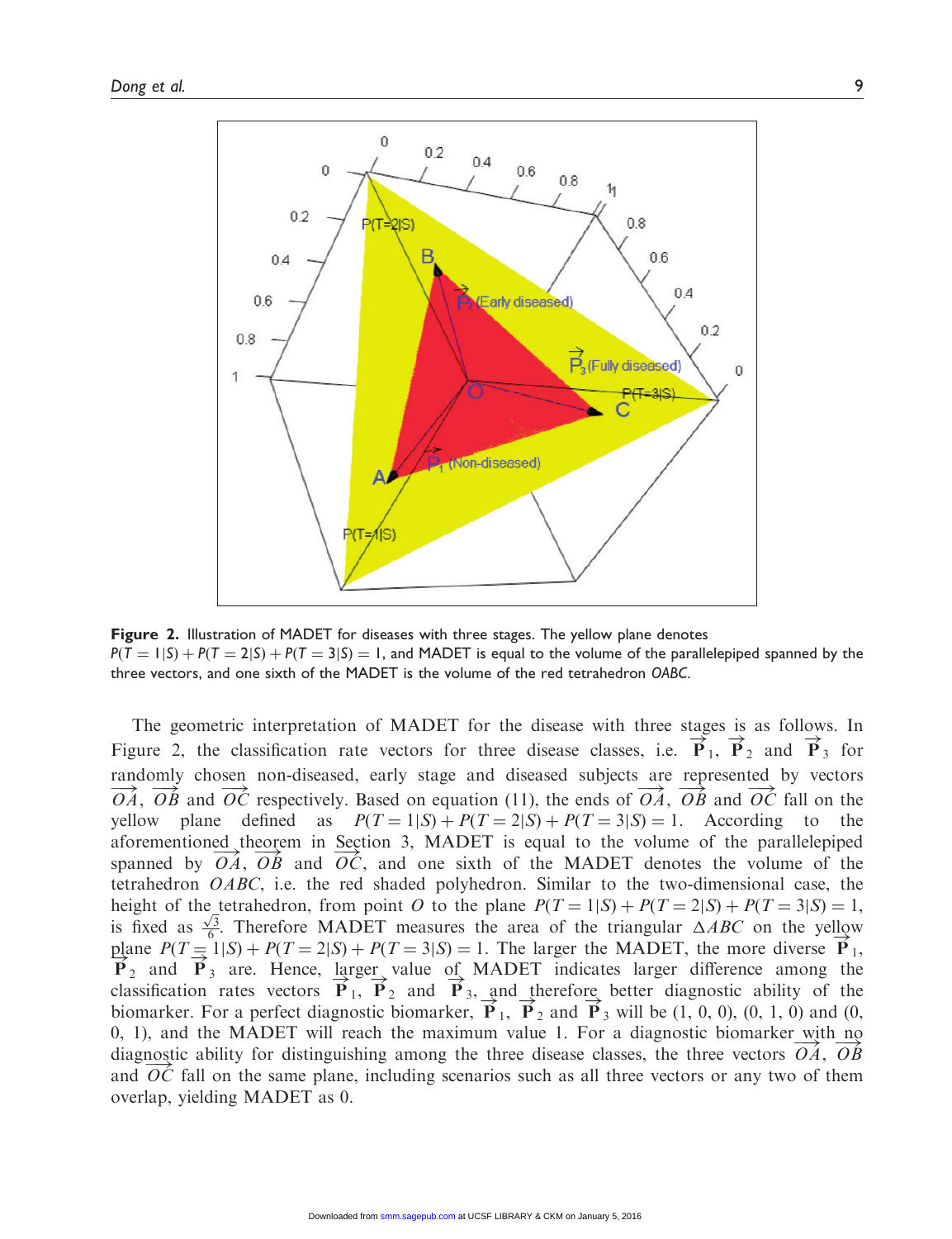|               | Distributions under $H_0$ |                   |                          | Distributions under $H_a$ |                   |                          |  |  |
|---------------|---------------------------|-------------------|--------------------------|---------------------------|-------------------|--------------------------|--|--|
| Scenario      | Non-<br>diseased          | Early<br>diseased | <b>Fully</b><br>diseased | Non<br>diseased           | Early<br>diseased | <b>Fully</b><br>diseased |  |  |
| Normal 1      | N(0, 1)                   | N(0, 1)           | N(0, 1)                  | N(0, 1)                   | N(0.5, 1)         | N(I, I)                  |  |  |
| Normal 2      | N(0, 1)                   | N(0, 1)           | N(0, 1)                  | N(0, 1)                   | N(0,2)            | N(0,3)                   |  |  |
| Normal 5      | N(0, 1)                   | N(5.3, 1)         | N(5.4, 1)                | N(0, 1)                   | N(5.3, 1)         | N(5.4, 1)                |  |  |
| Normal 3      | N(0, 1)                   | N(5.3, 1)         | N(5.4, 1)                | N(0, 1)                   | N(4.8, 2)         | N(5.5, 4)                |  |  |
| Normal 4      | N(0, 1)                   | N(5.3, 1)         | N(5.4, 1)                | N(0, 1)                   | N(2.0, 1)         | N(3.7, 4)                |  |  |
| Gamma 1       | G(2, 6)                   | G(2, 6)           | G(2, 6)                  | G(2, 6)                   | G(3, 6)           | G(6, 6)                  |  |  |
| Gamma 2       | G(2, 6)                   | G(2, 6)           | G(2, 6)                  | G(2, 6)                   | G(2, 4)           | G(2, 2)                  |  |  |
| Gamma 5       | G(2, 1)                   | G(3.2, 4)         | G(5.5, 2)                | G(2, 1)                   | G(3.2, 4.0)       | G(5.5, 2)                |  |  |
| Gamma 3       | G(2, 1)                   | G(3.2, 4)         | G(5.5, 2)                | G(2, 1)                   | G(5.0, 0.5)       | G(6.1, 1)                |  |  |
| Gamma 4       | G(2, 1)                   | G(3.2, 4)         | G(5.5, 2)                | G(2, 1)                   | G(3.4, 0.2)       | G(9.4, 1)                |  |  |
| Exponential I | E(1)                      | E(1)              | E(1)                     | E(1)                      | E(0.5)            | E(0.2)                   |  |  |
| Exponential 2 | E(1)                      | E(1)              | E(1)                     | E(1)                      | E(0.5)            | E(0.1)                   |  |  |
| Exponential 5 | E(I)                      | E(0.96)           | E(0.002)                 | E(1)                      | E(0.96)           | E(0.002)                 |  |  |
| Exponential 3 | E(I)                      | E(0.96)           | E(0.002)                 | E(1)                      | E(0.43)           | E(0.029)                 |  |  |
| Exponential 4 | E(I)                      | E(0.96)           | E(0.002)                 | E(I)                      | E(0.56)           | E(0.029)                 |  |  |

Table 1. Distributional scenarios for the power study.

## 4 Power study

In order to assess the performance of the newly proposed diagnostic measure MADET, a power study was conducted comparing our new methodology with two existing measures: GYI and VUS, in testing for differences between biomarker levels across disease stages.

We considered diseases with three stages; i.e.  $k = 3$  under a variety of underlying distributions. The settings are presented in the Table 1. The true values for each measure under  $H_0$  and  $H_a$  are shown in Table 2. Under normal, Gamma and exponential respectively, the first two scenarios have null hypothesis for which the three distributions are identical. Such scenarios are for testing the hypothesis if the biomarkers have any diagnostic accuracy at all. The last 3 scenarios are for testing if the biomarkers have some diagnostic ability. For scenario 3,  $H_0$  and  $H_a$  are the same. Hence, scenario 3 is used for some level of checking type-I error control.

For each scenario, the sample sizes for three classes  $(n_1, n_2, n_3)$  are assumed as equal and set as 10, 20, 40. Random samples are simulated under  $H_0$  for 2000 runs and 95% percentiles for the values of the statistics (VUS in equation (6), GYI in equation (7) and MADET in equation (8)) are estimated from the smoothed kernel distribution functions.<sup>41</sup> Under  $H_a$ ,  $H_0$  is rejected if the estimated statistics are greater than their corresponding 95% percentiles from  $H_0$ . The power for each measure is calculated as the proportion that  $H_0$  is rejected out of the 1000 replications. The results are presented in Table 3.

As Table 3 shows, for scenario 3, all the three measures generally maintain the nominal level. For all other scenarios, as the sample sizes go up from 10 to 40, the powers increase. There is no clear winner in term of power. For the scenarios 1 and 2, the tests based on MADET have lower or comparable power than those based on GYI or VUS. Explanations can also be obtained based on Table 2. From null hypothesis consisting of three identical distributions to alternative hypothesis in the neighborhood, MADET increase more slowly than GYI or VUS, yielding a lower power for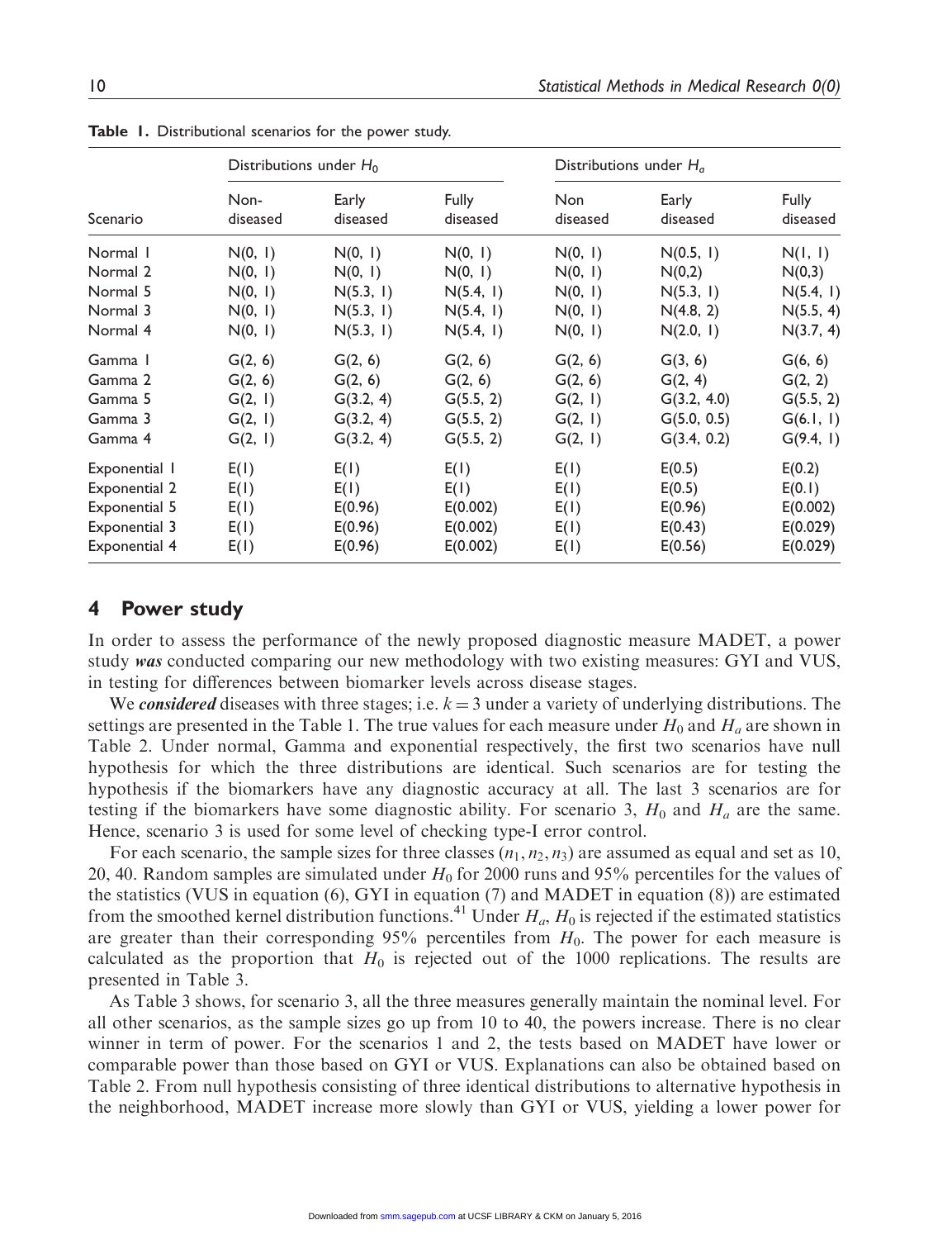|                      | Normal I         |            | Normal 2                                     |            | Normal 3                                     |            | Normal 4                                     |                      |            | Normal 5                                                                                             |                                |               |
|----------------------|------------------|------------|----------------------------------------------|------------|----------------------------------------------|------------|----------------------------------------------|----------------------|------------|------------------------------------------------------------------------------------------------------|--------------------------------|---------------|
| Hypothesis MADET GYI |                  | <b>VUS</b> | <b>MADET GYI</b>                             | <b>VUS</b> | <b>MADET GYI</b>                             | <b>VUS</b> | <b>MADET GYI</b>                             |                      | <b>VUS</b> | <b>MADET GYI</b>                                                                                     |                                | <b>VUS</b>    |
| $H_0$<br>$H_a$       | 0.0000<br>0.0159 |            | 0.0000 0.1667 0.0000<br>0.3948 0.3372 0.0103 |            | 0.2581 0.1674 0.0392                         |            | 0.5159 0.5281 0.2109                         |                      |            | 0.0000 0.1667 0.0392 0.5159 0.5281 0.0392 0.5159 0.5281 0.0392 0.5159 0.5281<br>0.5593 0.5480 0.3159 | 0.5691 0.5993                  |               |
|                      | Gamma 1          |            | Gamma 2                                      |            | Gamma 3                                      |            | Gamma 4                                      |                      |            | Gamma 5                                                                                              |                                |               |
|                      | <b>MADET GYI</b> | VUS.       | <b>MADET GYI</b>                             | <b>VUS</b> | <b>MADET GYI</b>                             | <b>VUS</b> | MADET GYI                                    |                      | <b>VUS</b> | MADET GYI                                                                                            |                                | <b>VUS</b>    |
| $H_0$<br>$H_a$       | 0.0000<br>0.1134 |            | 0.0000 0.1667 0.0000<br>0.8181 0.5534 0.0480 |            | 0.0000 0.1667 0.0516<br>0.5773 0.4259 0.0516 |            | 0.3996 0.1811 0.0516<br>0.3996 0.1811 0.2980 | 0.4306 0.2065 0.4471 |            | 0.3996 0.1811 0.0516                                                                                 | 0.3996 0.1811                  | 0.4556 0.2118 |
|                      | Exp <sub>1</sub> |            | Exp <sub>2</sub>                             |            | Exp <sub>3</sub>                             |            | Exp <sub>4</sub>                             |                      |            | Exp <sub>5</sub>                                                                                     |                                |               |
|                      | <b>MADET GYI</b> | <b>VUS</b> | <b>MADET GYI</b>                             | <b>VUS</b> | <b>MADET GYI</b>                             | <b>VUS</b> | <b>MADET</b>                                 | GYI                  | <b>VUS</b> | <b>MADET</b>                                                                                         | GYI                            | <b>VUS</b>    |
| $H_0$<br>$H_a$       | 0.0000<br>0.0529 |            | 0.0000 0.1667 0.0000<br>0.5757 0.4202 0.1077 |            | 0.0000 0.1667 0.0147<br>0.7850 0.5208 0.0147 |            | 0.5001 0.5102 0.0147<br>0.5001 0.5102 0.2172 |                      |            | 0.5001 0.5102 0.0147<br>0.5344 0.6421 0.3005                                                         | 0.5001 0.5102<br>0.5732 0.7054 |               |

**Table 2.** MADET, GYI and VUS under  $H_0$  and  $H_a$  in Table 1.

Table 3. Simulated power for MADET, GYI and VUS.

|                 | Normal I         |                   | Normal 2          |                   | Normal 3          |                   | Normal 4             |      |                   | Normal 5      |             |                 |
|-----------------|------------------|-------------------|-------------------|-------------------|-------------------|-------------------|----------------------|------|-------------------|---------------|-------------|-----------------|
| Sample<br>size  | MADET GYI        | <b>VUS</b>        | MADET GYI         | <b>VUS</b>        | MADET GYI VUS     |                   | MADET GYL            |      | <b>VUS</b>        | MADET GYI VUS |             |                 |
| $\overline{10}$ | 0.245            | 0.507 0.601 0.282 |                   |                   | 0.102 0.043 0.042 | 0.047 0.054 0.068 |                      |      | 0.067 0.049 0.224 |               |             | $0.137$ $0.140$ |
| 20              | 0.448            | 0.793 0.864 0.465 |                   | 0.340 0.067 0.059 |                   | 0.063 0.056 0.163 |                      |      | 0.075 0.058 0.488 |               | 0.1370.161  |                 |
| 40              | 0.701            |                   | 0.972 0.993 0.688 |                   | 0.725 0.054 0.052 | 0.056 0.055 0.463 |                      |      | 0.140 0.085 0.947 |               |             | 0.213 0.303     |
|                 | Gamma 1          |                   | Gamma 2           |                   | Gamma 3           |                   | Gamma 4              |      |                   | Gamma 5       |             |                 |
|                 | MADET GYI        | <b>VUS</b>        | <b>MADET GYI</b>  | <b>VUS</b>        | <b>MADET GYI</b>  | <b>VUS</b>        | <b>MADET GYI</b>     |      | <b>VUS</b>        | MADET GYI     |             | <b>VUS</b>      |
| $\overline{10}$ | 0.779            | 0.970 0.981 0.501 |                   |                   | 0.818 0.851 0.040 |                   | 0.049 0.041 0.620    |      | 0.011 0.083 0.927 |               |             | $0.061$ $0.100$ |
| 20              | 0.967            | 1.000 1.000 0.794 |                   |                   | 0.992 0.995 0.040 | 0.049 0.041 0.883 |                      | 0.03 |                   | 0.118 0.989   |             | $0.241$ $0.136$ |
| 40              | 0.993            | 1.000 1.000 0.962 |                   | 1.000 1.000 0.040 |                   | 0.049 0.041 0.992 |                      |      | 0.049 0.130 1.000 |               |             | 0.515 0.176     |
|                 | Exp <sub>1</sub> |                   | Exp <sub>2</sub>  |                   | Exp <sub>3</sub>  |                   | Exp <sub>4</sub>     |      |                   | Exp 5         |             |                 |
|                 | MADET GYI        | <b>VUS</b>        | MADET GYI         | <b>VUS</b>        | <b>MADET GYI</b>  |                   | <b>VUS MADET GYI</b> |      | <b>VUS</b>        | MADET GYI     |             | <b>VUS</b>      |
| $\overline{10}$ | 0.779            | 0.970 0.981 0.501 |                   | 0.818 0.851 0.047 |                   | 0.058 0.043 0.211 |                      |      | 0.226 0.228 0.412 |               | 0.392 0.407 |                 |
| 20              | 0.967            | 1.000 1.000 0.794 |                   | 0.992 0.995 0.043 |                   | 0.048 0.048 0.448 |                      |      | 0.322 0.420 0.758 |               |             | 0.591 0.724     |
| 40              | 0.993            | 1.000 1.000 0.962 |                   |                   | 1.000 1.000 0.044 | 0.063 0.059 0.726 |                      |      | 0.435 0.649 0.991 |               |             | 0.840 0.952     |

distinguishing a scenario from such null hypothesis. For scenarios 4 and 5, the tests based on MADET have higher power than those based on GYI or VUS. For example, for the scenario ''Gamma 4'', when the sample size is 40, the test based on MADET achieves a power of 0.992, while the one based on GYI is merely at 0.05 nominal level and the one for VUS is only 0.13. Again, some explanations can be obtained using the results presented in Table 2. Under the scenario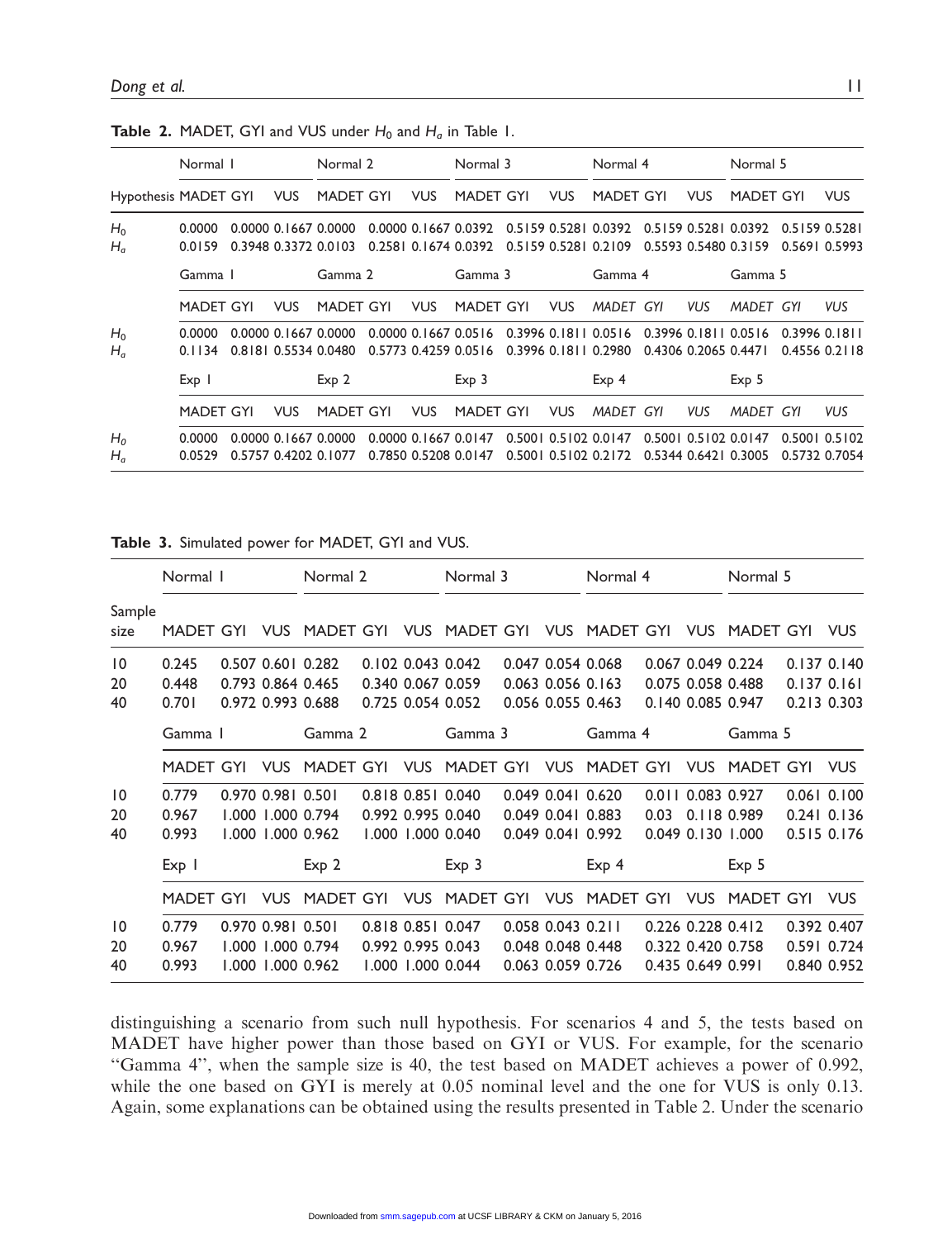Gamma 4, MADET is 0.2960 under  $H<sub>a</sub>$ , a big increase from 0.0516 under  $H<sub>0</sub>$ , while GYI and VUS only increase very slightly. This shows that MADET can capture some differences between null and alternative hypotheses in classification rates that GYI and VUS cannot.

# 5 Selection of optimal cut-point(s)

In diagnostic studies, it is critical to determine the optimal cut-points of a continuous biomarker for the purpose of making diagnosis. Not all the diagnostic measures of accuracy that we have discussed can be utilized as criteria for optimal cut-point selection. For example, HUM cannot be used to select cut-points, since it is defined over all the possible cut-points. The proposed new measure, MADET in equation (8), not only serves as an overall diagnostic measure, as explained in Section 3, but also a criterion for the optimal cut-points selection. For cases with general k stages, the set of cut-points  $\vec{c} = (c_1, c_2, \dots, c_{k-1})$  that maximizes the absolute value of the determinant  $det(\mathcal{P})$ , is the optimal cut-points determined by MADET.

In the following, we address the issues regarding cut-point selections using the proposed criterion MADET in comparison with several existing methods. A simulation study was performed to assess their relative performance.

# 5.1 Selection criteria

There are three popular methods for obtaining the optimal cut-off point in the binary outcome disease case: Youden index  $(YI)$ ,  $^{16,17}$  the closest-to- $(0, 1)$  criterion  $(MD)$ ,  $^{36}$  and the maximum area method  $(MV)$ .<sup>37</sup> Note that the proposed MADET equals to Youden index for the binary case. Their corresponding objective functions,  $YI(c_1)$  for the Youden index,  $MD(c_1)$  for the closest-to-(0, 1) criterion, and  $MV(c_1)$  for the maximum area approach, are as follows:

$$
YI(c_1) = P_{1,1} + P_{2,2} - 1,
$$
  
\n
$$
MV(c_1) = P_{1,1} * P_{2,2},
$$
  
\n
$$
MD(c_1) = \sqrt{(1 - P_{1,1})^2 + (1 - P_{2,2})^2}
$$
, respectively

The optimal cut-off point is obtained by maximizing  $YI(c_1)$ ,  $MV(c_1)$  or minimizing  $MD(c_1)$  for  $c_1$ respectively. Liu<sup>37</sup> also discussed the comparisons of optimal cut points selected by the three criteria.

For the 3-class disease case, we have as follows

$$
\begin{aligned} \text{MADET}(c_1, c_2) &= \max_{c_1, c_2} \left[ 1 - \left[ P_{1,1} (1 - P_{2,2}) + P_{2,2} (1 - P_{3,3}) + P_{3,3} (1 - P_{1,1}) \right] \\ &- (P_{1,2} P_{2,1} + P_{1,3} P_{3,1} + P_{2,3} P_{3,2}), \\ \text{GYI}(c_1, c_2) &= P_{1,1} + P_{2,2} + P_{3,3} - 1, \\ \text{MV}(c_1, c_2) &= P_{1,1} * P_{2,2} * P_{3,3}, \\ \text{MD}(c_1, c_2) &= \sqrt{(1 - P_{1,1})^2 + (1 - P_{2,2})^2 + (1 - P_{3,3})^2} \end{aligned}
$$

The  $MV(c_1, c_2)$ , now called the max volume criterion, and  $MD(c_1, c_2)$ , the closest to perfection method, have been proposed by Attwood et al.<sup>39</sup> Similarly, the optimal cut-off points are obtained by maximizing  $GYI(c_1, c_2)$ ,  $MV(c_1, c_2)$  or minimizing  $MD(c_1, c_2)$  for  $c_1$ ,  $c_2$  respectively.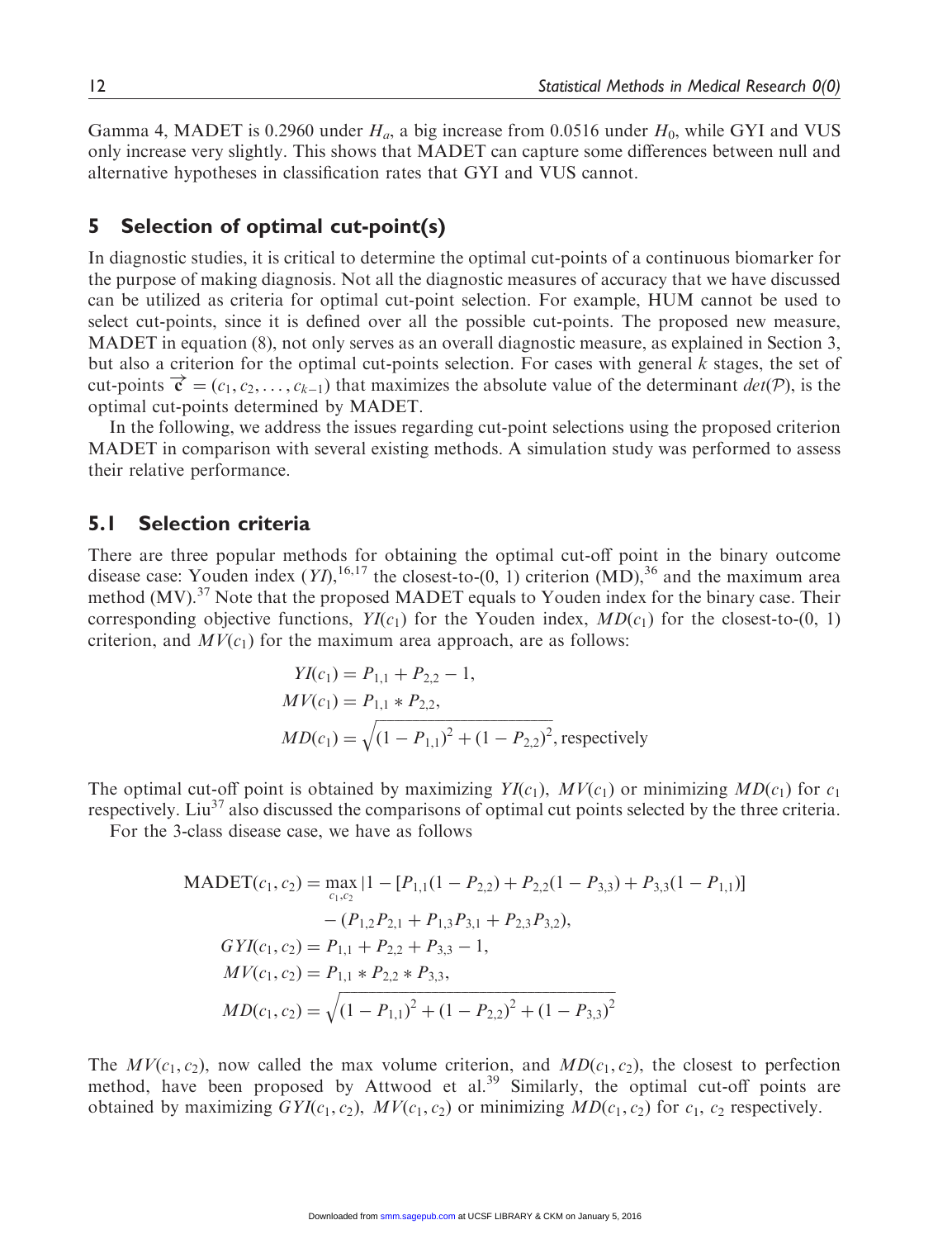For general case with k stages, the Youden index, the closest-to- $(0, 1)$  criterion, and the maximum volume (MV) approach can be easily extended to any k stages diseases as follows

$$
\begin{aligned} \text{MADET}(c_1, c_2, \dots, c_{k-1}) &= |det(\mathcal{P})|(c_1, \dots, c_{k-1}),\\ \text{GYI}(c_1, c_2, \dots, c_{k-1}) &= P_{1,1} + P_{2,2} + \dots + P_{k,k} - 1,\\ \text{MV}(c_1, c_2, \dots, c_{k-1}) &= P_{1,1} * P_{2,2} * \dots * P_{k,k},\\ \text{MD}(c_1, c_2, \dots, c_{k-1}) &= \sqrt{(1 - P_{1,1})^2 + (1 - P_{2,2})^2 + \dots + (1 - P_{k,k})^2} \end{aligned}
$$

# 5.2 Indexes to evaluate the selection criteria

Before we start to compare the different selection criteria, it is critical to establish a few judging rules or indexes. The performance indexes concerning the accuracy of the estimation of the cut-points include relative bias and root mean square error (RMSE). The relative bias for a statistic  $T$  based on N rounds of iterations is

Relative bias 
$$
(\hat{T}) = \left[ \left( \frac{1}{N} \sum_{i=1}^{N} \hat{T}_i - T \right) / T \right]
$$

and its variance is

Variance 
$$
(\hat{T}) = \sum_{i=1}^{N} (\hat{T}_i - T)^2 / (N - 1)
$$

The RMSE is defined as ffiffiffiffiffiffiffiffiffiffiffiffiffiffiffiffiffiffiffiffiffiffiffiffiffiffiffiffiffiffiffiffiffiffiffiffiffiffiffiffiffiffi  $Bias^2 + Variance \; (\hat{T})$  $\overline{1}$ .

Another index for evaluating the selection criterion  $Q$  (MADET/GYI/MV/MD) is the total correct classification rate (TCCR) at the optimal cut-points  $\vec{c}_Q$ , which is defined as

$$
TCCR_Q = \sum_{i=1}^{k} P_{i,i}(\vec{c}_Q).
$$

The maximum of TCCR, i.e.  $TCCR_{GY}$ , is achieved at the optimal cut-points  $\vec{c}_{GY}$ . Therefore, the loss of TCCR of MADET is defined as

$$
Loss = [(TCCR_{GYI} - TCCR_Q)/TCCR_{GYI}] \times 100\%
$$

The final consideration for cut-points selection is the balance of CCRs among classes. For example, for  $k = 2$ , Youden index 0.4 corresponds to many scenarios, e.g. 1) 0.7 sensitivity and 0.7 specificity, 2) 0.5 sensitivity and 0.9 specificity, 3) 0.9 sensitivity and 0.5 specificity. While the preference depends on the specific diseases, generally speaking, the balance between sensitivity and specificity is more desirable and one may favor scenario 1) instead of the other two. To measure the balance, we define a measure called the maximum minimum difference (MMDIF) as

MMDIF = 
$$
[max(P_{1,1},...,P_{k,k}) - min(P_{1,1},...,P_{k,k})]/min(P_{1,1},...,P_{k,k})
$$

The smaller the MMDIF, the better the balance.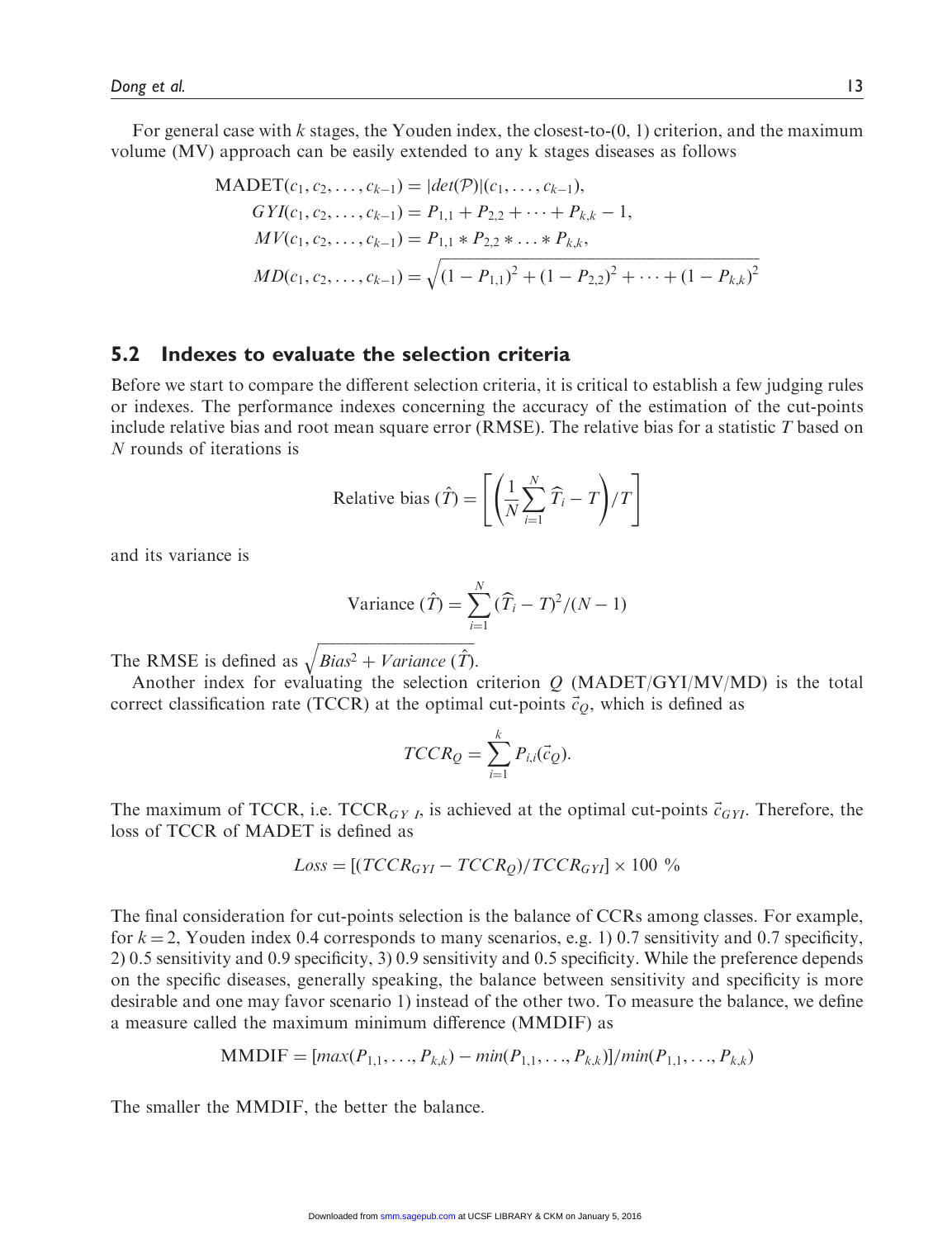## 5.3 Simulations

Simulations were performed for the three-stage and four-stage diseases to evaluate the four selection criteria: MADET, GYI, MV and MD.

#### 5.3.1 Three-stage diseases

Simulation was performed to compare MADET, GYI, MV and MD in selecting the optimal cut-off points for the three-class diseases. Two distributional settings from<sup>29</sup> and four new ones are employed and listed in Table 4. The sample sizes were set as  $(20, 20, 20)$ ,  $(50, 50, 50)$ ,  $(100, 100, 100)$  and separately. For a total of  $R = 10,000$  rounds of replications, the  $P_{i,j}$ 's are estimated with the smoothed kernel distribution functions proposed by.<sup>41</sup> The empirical approach for the estimation was also attempted, but its performance was much worse than the kernel one. Hence, it was removed from consideration.

Tables 5 and 6 contain the simulation results for  $c_1$  and  $c_2$  given by MADET, GYI, MV and MD under the six different distributional settings. Generally estimates of  $c_1$  and  $c_2$  from MV and MD have the smallest RMSE, implying the estimates given by these two criteria are more accurate to the true cut-off points given by each criterion respectively. MADET has larger RMSE but is comparable or slightly better than GYI in terms of estimation accuracy.

Table 7 presents the loss of the TCCRs and the balance of the estimated CCRs. MADET has a smaller loss of total CCR for scenario 2, 4 and 6 than MD or MV. Moreover, MADET achieves better balance in scenario 1 and 3, especially for the larger or unbalanced sample sizes.

#### 5.3.2 Four-stage diseases

The performance of MADET, GYI, MV and MD in the four-class disease scenario for determining optimal cut-points was also compared via a simulation study. Three scenarios from normal, gamma and exponential distributions respectively were selected and presented in Table 8. The sample sizes were set as  $(20, 20, 20, 20)$ ,  $(50, 50, 50, 50)$ , and  $(100, 100, 100, 100)$  separately. The  $P_{i,j}$ 's are estimated with the smoothed kernel distribution functions, and  $c_1$ ,  $c_2$  and  $c_3$  are selected under the MADET, GYI, MV and MD criteria for  $R = 10,000$  rounds of replications. Relative Bias, RMSE, the Loss of total CCR and MMDIF are used as the key indexes to judge the performance of each criterion. The results are presented in Tables 9 to 12.

From Table 9 to 11, we can see that MD and MV provide more accurate estimate of cut-points than MADET and GYI. Table 12 shows that MADET can provide more balanced CCRs, i.e. small MMDIF with relatively higher percentage of loss of total CCR.

| Scenario       | Non-diseased | Early diseased | Fully diseased   |
|----------------|--------------|----------------|------------------|
|                | N(0, 1.0)    | N(0.5, 1.0)    | N(1, 1.0)        |
| $\overline{2}$ | N(0, 1.2)    | N(0.5, 0.8)    | N(1, 1.4)        |
| 3              | Gamma(2, 1)  | Gamma(3, 1.0)  | Gamma $(4, 1.0)$ |
| $\overline{4}$ | Gamma(2, 1)  | Gamma(7, 0.3)  | Gamma(12, 0.3)   |
| 5              | Exp(1)       | Exp(0.9)       | Exp(0.035)       |
| 6              | Exp(1)       | Exp(0.5)       | Exp(0.035)       |

Table 4. Simulation distributional scenarios for diseases with three stages.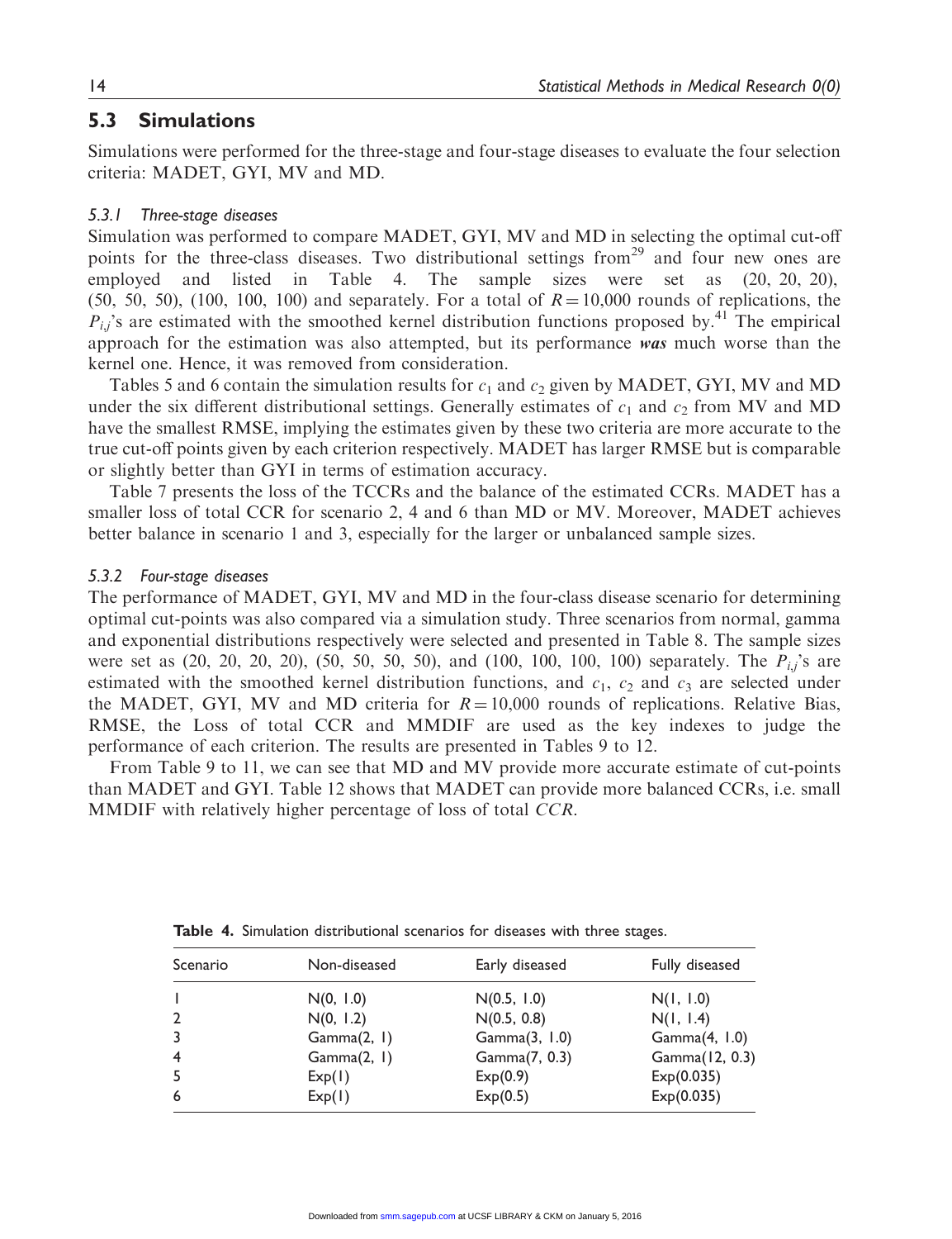|              |                |        |            | $n = m = k$<br>20 |             | $n = m = k$<br>50 |             | $n = m = k$<br>100 |             | $n = 50, m = 30,$<br>$k = 20$ |             |
|--------------|----------------|--------|------------|-------------------|-------------|-------------------|-------------|--------------------|-------------|-------------------------------|-------------|
| Distribution | Scenario       | Method | True $c_1$ | R Bias            | <b>RMSE</b> | R Bias            | <b>RMSE</b> | R Bias             | <b>RMSE</b> | R Bias                        | <b>RMSE</b> |
| Norm         |                | MADET: | $-0.229$   | $-0.3419$         | 0.5369      | $-0.3492$         | 0.5179      | $-0.3469$          | 0.5044      | $-0.1877$                     | 0.5286      |
|              |                | GYI:   | 0.250      | $-0.9106$         | 0.8889      | $-0.4587$         | 0.5027      | $-0.2353$          | 0.3642      | $-0.5851$                     | 0.6087      |
|              |                | MD:    | $-0.035$   | 0.8135            | 0.3250      | 0.6146            | 0.2100      | 0.4146             | 0.1545      | 0.3213                        | 0.2358      |
|              |                | MV:    | $-0.046$   | 0.3354            | 0.2800      | 0.3525            | 0.1929      | 0.2778             | 0.1442      | 0.2137                        | 0.2180      |
|              | $\overline{2}$ | MADET: | $-0.258$   | $-0.0249$         | 0.4517      | 0.0362            | 0.3166      | 0.0466             | 0.2402      | 0.0759                        | 0.3693      |
|              |                | GYI:   | $-0.238$   | 0.0136            | 0.5243      | 0.0722            | 0.3227      | 0.0852             | 0.2427      | 0.0655                        | 0.3711      |
|              |                | MD:    | $-0.060$   | 0.2558            | 0.2740      | 0.2659            | 0.1800      | 0.2391             | 0.1350      | 0.2103                        | 0.2122      |
|              |                | MV:    | $-0.066$   | 0.1318            | 0.2612      | 0.2116            | 0.1746      | 0.2034             | 0.1318      | 0.2217                        | 0.2034      |
| Gamma        | 3              | MADET: | 1.382      | 0.4038            | 0.8079      | 0.3561            | 0.7193      | 0.2855             | 0.6196      | 0.3304                        | 0.6990      |
|              |                | GYI:   | 2.000      | 0.0891            | 0.7083      | 0.0817            | 0.4734      | 0.0680             | 0.3881      | 0.0843                        | 0.5295      |
|              |                | MD:    | 1.727      | 0.0678            | 0.3285      | 0.0454            | 0.2183      | 0.0321             | 0.1615      | 0.0558                        | 0.2529      |
|              |                | MV:    | 1.721      | 0.0699            | 0.3299      | 0.0462            | 0.2220      | 0.0322             | 0.1636      | 0.0543                        | 0.2586      |
|              | 4              | MADET: | 7.048      | $-0.1004$         | 1.5364      | $-0.0543$         | 1.0757      | $-0.0380$          | 0.8156      | $-0.0586$                     | 1.1133      |
|              |                | GYI:   | 7.269      | $-0.1169$         | 1.6291      | $-0.0554$         | 1.1499      | $-0.0344$          | 0.8770      | $-0.0602$                     | 1.1675      |
|              |                | MD:    | 5.734      | $-0.0698$         | 1.1294      | $-0.0548$         | 0.7763      | $-0.0445$          | 0.5848      | $-0.0506$                     | 0.8355      |
|              |                | MV:    | 7.098      | $-0.1081$         | 1.5444      | $-0.0551$         | 1.0854      | $-0.0377$          | 0.8255      | $-0.0609$                     | 1.1147      |
| Exp          | 5              | MADET: | 1.030      | 0.1397            | 0.6499      | 0.1564            | 0.6410      | 0.1570             | 0.6398      | $-0.0216$                     | 0.6490      |
|              |                | GYI:   | 1.054      | 0.3155            | 1.3432      | 0.2821            | 1.2368      | 0.2536             | 1.0966      | 0.1985                        | 1.4692      |
|              |                | MD:    | 0.735      | 0.1281            | 0.2695      | 0.0867            | 0.1613      | 0.0633             | 0.1141      | 0.0976                        | 0.1886      |
|              |                | MV:    | 0.727      | 0.1486            | 0.2669      | 0.1003            | 0.1652      | 0.0728             | 0.1187      | 0.1137                        | 0.1945      |
|              | 6              | MAD:   | 1.341      | 0.1454            | 0.6779      | 0.1266            | 0.5328      | 0.0845             | 0.4076      | 0.0951                        | 0.5927      |
|              |                | GYI:   | 1.386      | 0.1748            | 0.7847      | 0.1179            | 0.5436      | 0.0729             | 0.4065      | 0.1456                        | 0.6501      |
|              |                | MD:    | 1.026      | 0.1166            | 0.2800      | 0.0872            | 0.1802      | 0.0636             | 0.1333      | 0.0936                        | 0.2026      |
|              |                | MV:    | 1.054      | 0.1446            | 0.3400      | 0.1021            | 0.2191      | 0.0732             | 0.1625      | 0.1122                        | 0.2493      |

**Table 5.** Relative bias and root mean squared error of the  $c_1$  estimates for the three-class disease.

R Bias: relative bias; RMSE: root mean square error.

# 6 ADNI example

Alzheimer's disease (AD) is an irreversible neurodegenerative disease that results in a loss of mental function due to the deterioration of brain tissue. It is the most common cause of dementia among people over the age of 65, affecting an estimated 5.3 million Americans, but no prevention methods or cures have been discovered yet. The ADNI is a global research effort that aims to track the progression of the disease using biomarkers to assess the brain structure and function. It is a longitudinal study that assesses clinical, imaging, genetic and biospecimen biomarkers at 58 sites in the United States and Canada. The study had three phases: ADNI1, ADNIGO and ADNI2 and participants were followed and reassessed over time to track the pathology of the disease as it progresses.

The severity of dementia is staged by the clinical dementia rating (CDR) and a global CDR is derived from individual ratings in multiple domains by an experienced clinician. Here CDR 0 indicates no dementia and CDR 0.5, 1, 2, and 3 represent very mild, mild, moderate, and severe dementia, respectively. As patients with large CDR such as 2 or 3 are rarely available, we combined patients with CDR greater than or equal to 1 as the fully diseased group, while CDR 0 and 0.5 refer to the non-diseased and early diseased groups respectively. Data such as MRI and PET images,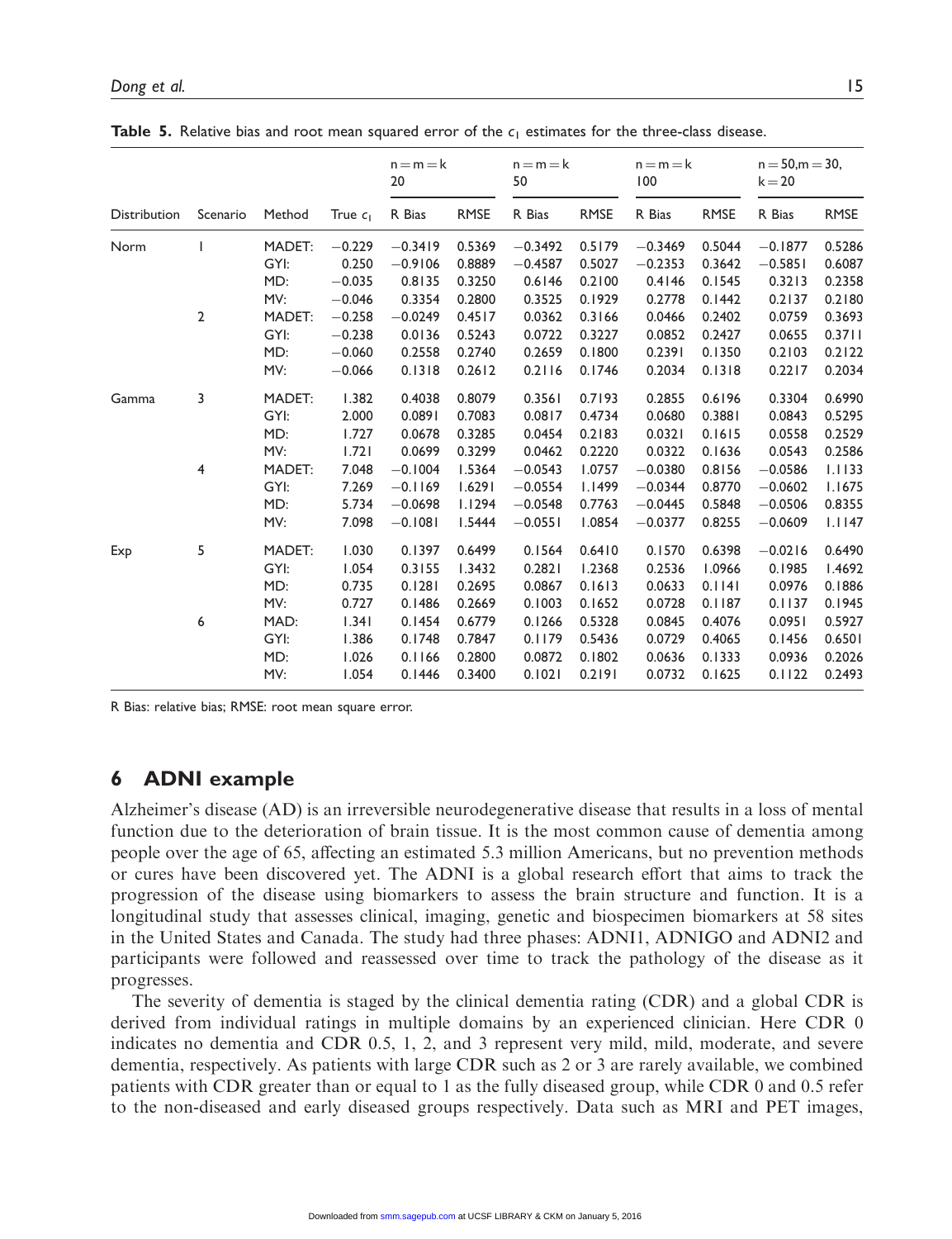|                     |              |        |            | $n = m = k$<br>20 |             | $n = m = k$<br>50 |             | $n = m = k$<br>100 |             | $n = 50, m = 30,$<br>$k = 20$ |             |
|---------------------|--------------|--------|------------|-------------------|-------------|-------------------|-------------|--------------------|-------------|-------------------------------|-------------|
| <b>Distribution</b> | Scenario     | Method | True $c_1$ | R Bias            | <b>RMSE</b> | R Bias            | <b>RMSE</b> | R Bias             | <b>RMSE</b> | R Bias                        | <b>RMSE</b> |
| Norm                |              | MADET: | 1.229      | $-0.0134$         | 0.5385      | $-0.0395$         | 0.5221      | $-0.0410$          | 0.5001      | $-0.0591$                     | 0.5386      |
|                     |              | GYI:   | 0.750      | 0.4384            | 1.0547      | 0.1902            | 0.5286      | 0.0960             | 0.3647      | 0.3358                        | 0.8498      |
|                     |              | MD:    | 1.035      | 0.0302            | 0.3180      | 0.0165            | 0.2082      | 0.0115             | 0.1561      | 0.0364                        | 0.2807      |
|                     |              | MV:    | 1.046      | 0.0191            | 0.2793      | 0.0127            | 0.1925      | 0.0094             | 0.1448      | 0.0239                        | 0.2532      |
|                     | $\mathbf{2}$ | MADET: | 1.356      | 0.0240            | 0.4248      | 0.0256            | 0.2921      | 0.0189             | 0.2222      | 0.0175                        | 0.3838      |
|                     |              | GYI:   | 1.373      | 0.0383            | 0.4546      | 0.0319            | 0.2913      | 0.0246             | 0.2229      | 0.0392                        | 0.4368      |
|                     |              | MD:    | 1.171      | 0.0246            | 0.2992      | 0.0214            | 0.1922      | 0.0171             | 0.1442      | 0.0265                        | 0.2594      |
|                     |              | MV:    | 1.171      | 0.0174            | 0.2729      | 0.0188            | 0.1836      | 0.0156             | 0.1379      | 0.0166                        | 0.2441      |
| Gamma               | 3            | MADET: | 3.618      | 0.1469            | 1.1534      | 0.1223            | 1.0332      | 0.0987             | 0.9253      | 0.1069                        | 1.0677      |
|                     |              | GYI:   | 3.000      | 0.1934            | 1.3685      | 0.1200            | 0.8397      | 0.0840             | 0.6470      | 0.1537                        | 1.1245      |
|                     |              | MD:    | 3.551      | 0.0553            | 0.5976      | 0.0375            | 0.3960      | 0.0282             | 0.2929      | 0.0514                        | 0.5395      |
|                     |              | MV:    | 3.559      | 0.0532            | 0.5590      | 0.0369            | 0.3809      | 0.0282             | 0.2854      | 0.0481                        | 0.5056      |
|                     | 4            | MADET: | 29.660     | 0.0211            | 2.9509      | 0.0143            | 2.0614      | 0.0107             | 1.5491      | 0.0187                        | 2.7351      |
|                     |              | GYI:   | 29.624     | 0.0190            | 2.9355      | 0.0128            | 2.0470      | 0.0095             | 1.5405      | 0.0167                        | 2.7188      |
|                     |              | MD:    | 29.989     | 0.0077            | 2.0260      | 0.0052            | 1.3158      | 0.0037             | 0.9389      | 0.0082                        | 1.8675      |
|                     |              | MV:    | 29.820     | 0.0137            | 2.3685      | 0.0095            | 1.6081      | 0.0070             | 1.1914      | 0.0137                        | 2.1962      |
| Exp                 | 5            | MADET: | 5.950      | $-0.3002$         | 2.2638      | $-0.2763$         | 2.1732      | $-0.2552$          | 2.1394      | $-0.3309$                     | 2.5147      |
|                     |              | GYI:   | 3.754      | 0.1196            | 1.2012      | 0.1551            | 0.9935      | 0.1409             | 0.8194      | 0.1609                        | 1.1921      |
|                     |              | MD:    | 5.045      | $-0.1109$         | 1.3829      | $-0.0010$         | 1.0497      | 0.0359             | 0.8656      | $-0.0415$                     | 1.2469      |
|                     |              | MV:    | 4.378      | $-0.0110$         | 1.2128      | 0.0727            | 0.9868      | 0.0832             | 0.8134      | 0.0536                        | 1.1676      |
|                     | 6            | MADET: | 7.857      | $-0.1201$         | 2.3486      | $-0.0178$         | 1.7272      | 0.0108             | 1.3681      | $-0.0512$                     | 2.1954      |
|                     |              | GYI:   | 5.719      | 0.1106            | 1.7490      | 0.1211            | 1.3364      | 0.1140             | 1.1073      | 0.1435                        | 1.6870      |
|                     |              | MD:    | 7.145      | $-0.0082$         | 1.8531      | 0.0455            | 1.3349      | 0.0469             | 1.0545      | 0.0436                        | 1.7379      |
|                     |              | MV:    | 6.508      | 0.0444            | 1.8112      | 0.0761            | 1.3311      | 0.0730             | 1.0757      | 0.0936                        | 1.7376      |

**Table 6.** Relative bias and root mean squared error of the  $c_2$  estimates for the three-class disease.

R Bias: relative bias; RMSE: root mean square error.

genetics, cognitive tests, cerebrospinal fluid (CSF) and blood biomarkers are collected. Neuroimaging measures include brain volume, ventricular volume, and bilateral hippocampal volumes. Cognitive measures represent five domains respectively: memory, language, executive function, spatial ability, and attention. The CSF variables include T-tau,  $A\beta_{42}$ , p-tau181, the ratio of the first two variables, and the ratio of the last two variables. Genetic and other lab tests are not considered in our case. According to hypotheses proposed by Heneka et al.<sup>42</sup> and Mudher and Lovestone,<sup>43</sup> the biomarkers of interest include hippocampus volume (Hippocampus), brain volume (WholeBrain), T-tau (TAU),  $A\beta_{42}$  (ABETA142), and p-tau181 (PTAU181P).

For the purpose of this paper, only the data at the 24th month visit is included and the disease status defined at that time point is adopted. There are 194, 290 and 183 subjects for the non-diseased, the early diseased, and the fully diseased groups respectively. However, due to missing values, the actual sample sizes for each variable are smaller. We use three diagnostic accuracy measures MADET, GYI and VUS, as well as the cut-off points selection criteria MD and MV discussed in the paper to evaluate the five biomarkers of interests: hippocampus volume (Hippocampus), brain volume (WholeBrain), T-tau (TAU),  $A\beta_{42}$  (ABETA142), and p-tau181 (PTAU181P). The corresponding cut-points are determined by MADET, GYI, MD and MV, respectively.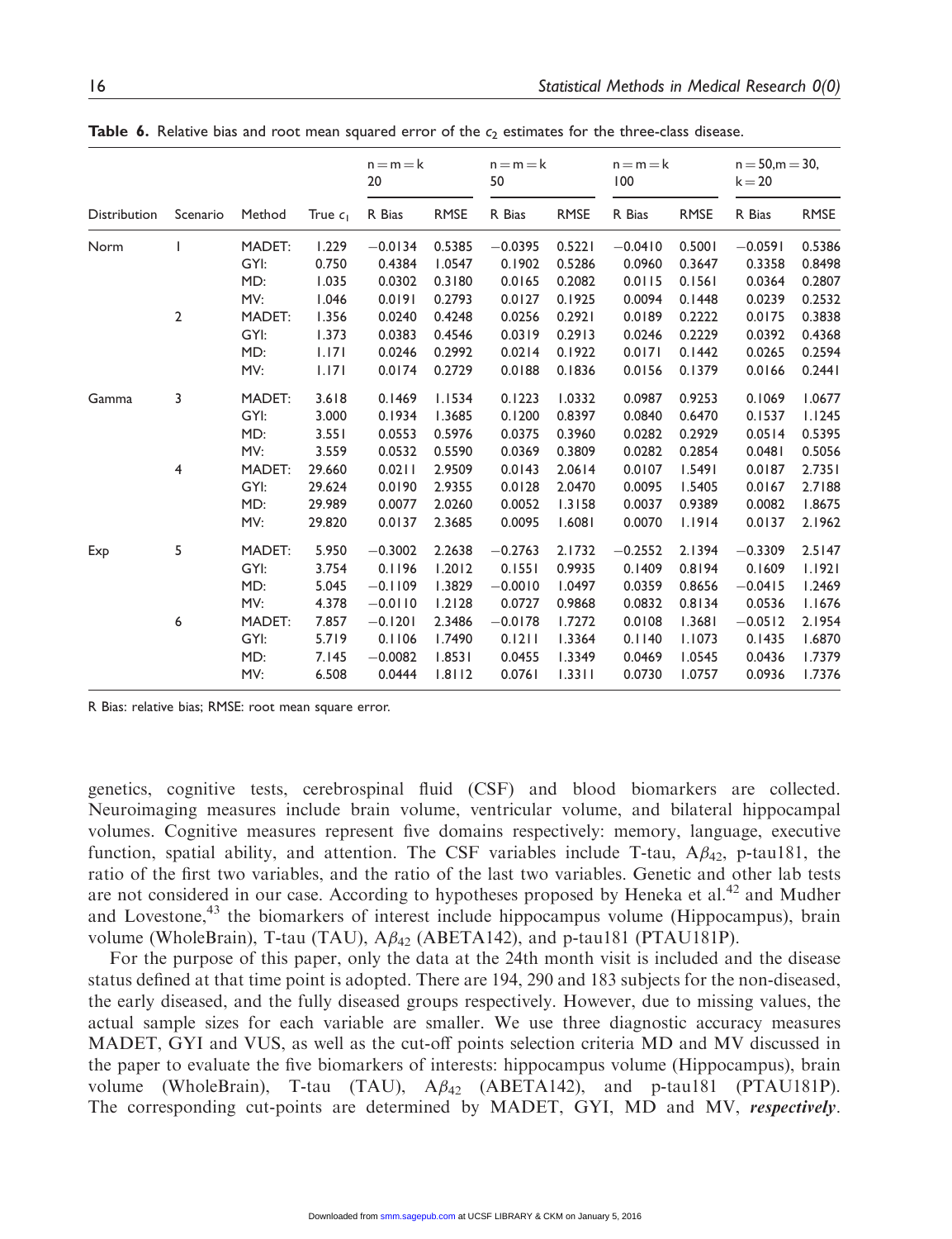| Sample size      | Distribution | Scenario                                                                                                                                                                                                                                                                                                                                                                                                       | Method       | $P_{\rm I,I}$ | $P_{2,2}$ | $P_{3,3}$ | Total<br><b>CCR</b> | Loss of<br>$CCR(\%)$ | <b>MMDIF</b> |
|------------------|--------------|----------------------------------------------------------------------------------------------------------------------------------------------------------------------------------------------------------------------------------------------------------------------------------------------------------------------------------------------------------------------------------------------------------------|--------------|---------------|-----------|-----------|---------------------|----------------------|--------------|
| $n = m = k = 20$ | Norm         | $\overline{\phantom{a}}$                                                                                                                                                                                                                                                                                                                                                                                       | <b>MADET</b> | 0.4615        | 0.4616    | 0.4412    | 1.3643              | 6.1400               | 0.0462       |
|                  |              |                                                                                                                                                                                                                                                                                                                                                                                                                | GYI          | 0.5622        | 0.3537    | 0.5377    | 1.4536              | 0.0000               | 0.5895       |
|                  |              |                                                                                                                                                                                                                                                                                                                                                                                                                | <b>MD</b>    | 0.4945        | 0.4265    | 0.4929    | 1.4138              | 2.7300               | 0.1594       |
|                  |              |                                                                                                                                                                                                                                                                                                                                                                                                                | MV           | 0.4914        | 0.4251    | 0.4894    | 1.4059              | 3.2800               | 0.1560       |
|                  |              | $\overline{\mathbf{c}}$                                                                                                                                                                                                                                                                                                                                                                                        | <b>MADET</b> | 0.4429        | 0.6646    | 0.4150    | 1.5224              | 1.1100               | 0.6014       |
|                  |              |                                                                                                                                                                                                                                                                                                                                                                                                                | GYI          | 0.4541        | 0.6748    | 0.4106    | 1.5395              | 0.0000               | 0.6434       |
|                  |              |                                                                                                                                                                                                                                                                                                                                                                                                                | <b>MD</b>    | 0.4884        | 0.5658    | 0.4584    | 1.5126              | 1.7400               | 0.2343       |
|                  |              |                                                                                                                                                                                                                                                                                                                                                                                                                | MV           | 0.4883        | 0.5629    | 0.4595    | 1.5107              | 1.8700               | 0.2250       |
|                  | Gamma        | 3                                                                                                                                                                                                                                                                                                                                                                                                              | <b>MADET</b> | 0.5588        | 0.4598    | 0.4462    | 1.4648              | 4.7600               | 0.2524       |
|                  |              |                                                                                                                                                                                                                                                                                                                                                                                                                | GYI          | 0.6367        | 0.3252    | 0.5761    | 1.5381              | 0.0000               | 0.9579       |
|                  |              |                                                                                                                                                                                                                                                                                                                                                                                                                | <b>MD</b>    | 0.5425        | 0.4410    | 0.5149    | 1.4984              | 2.5800               | 0.2302       |
|                  |              |                                                                                                                                                                                                                                                                                                                                                                                                                | MV           | 0.5415        | 0.4415    | 0.5124    | 1.4954              | 2.7700               | 0.2265       |
|                  |              | 4                                                                                                                                                                                                                                                                                                                                                                                                              | <b>MADET</b> | 0.9968        | 0.7845    | 0.7901    | 2.5715              | 0.0100               | 0.2706       |
|                  |              |                                                                                                                                                                                                                                                                                                                                                                                                                | GYI          | 0.9980        | 0.7808    | 0.7928    | 2.5716              | 0.0000               | 0.2782       |
|                  |              |                                                                                                                                                                                                                                                                                                                                                                                                                | MD           | 0.9766        | 0.7853    | 0.7896    | 2.5514              | 0.7900               | 0.2436       |
|                  |              |                                                                                                                                                                                                                                                                                                                                                                                                                | <b>MV</b>    | 0.9970        | 0.7821    | 0.7909    | 2.5700              | 0.0600               | 0.2748       |
|                  | Exp          | 5                                                                                                                                                                                                                                                                                                                                                                                                              | <b>MADET</b> | 0.6303        | 0.3898    | 0.8316    | 1.8517              | 4.5500               | 1.1334       |
|                  |              |                                                                                                                                                                                                                                                                                                                                                                                                                | GYI          | 0.6666        | 0.4421    | 0.8313    | 1.9399              | 0.0000               | 0.8803       |
|                  |              |                                                                                                                                                                                                                                                                                                                                                                                                                | <b>MD</b>    | 0.5433        | 0.5202    | 0.8259    | 1.8894              | 2.6000               | 0.5877       |
|                  |              |                                                                                                                                                                                                                                                                                                                                                                                                                | MV           | 0.5464        | 0.5145    | 0.8288    | 1.8897              | 2.5900               | 0.6109       |
|                  |              | 6                                                                                                                                                                                                                                                                                                                                                                                                              | <b>MADET</b> | 0.7652        | 0.4970    | 0.7794    | 2.0416              | 0.8000               | 0.5682       |
|                  |              |                                                                                                                                                                                                                                                                                                                                                                                                                | GYI          | 0.7874        | 0.4792    | 0.7916    | 2.0581              | 0.0000               | 0.6519       |
|                  |              |                                                                                                                                                                                                                                                                                                                                                                                                                | MD           | 0.6699        | 0.5832    | 0.7771    | 2.0302              | 1.3600               | 0.3325       |
|                  |              |                                                                                                                                                                                                                                                                                                                                                                                                                | MV           | 0.6908        | 0.5657    | 0.7826    | 2.0391              | 0.9200               | 0.3834       |
| $n = m = k = 50$ | Norm         | $\begin{array}{c} \rule{0pt}{2ex} \rule{0pt}{2ex} \rule{0pt}{2ex} \rule{0pt}{2ex} \rule{0pt}{2ex} \rule{0pt}{2ex} \rule{0pt}{2ex} \rule{0pt}{2ex} \rule{0pt}{2ex} \rule{0pt}{2ex} \rule{0pt}{2ex} \rule{0pt}{2ex} \rule{0pt}{2ex} \rule{0pt}{2ex} \rule{0pt}{2ex} \rule{0pt}{2ex} \rule{0pt}{2ex} \rule{0pt}{2ex} \rule{0pt}{2ex} \rule{0pt}{2ex} \rule{0pt}{2ex} \rule{0pt}{2ex} \rule{0pt}{2ex} \rule{0pt}{$ | <b>MADET</b> | 0.4598        | 0.4528    | 0.4501    | 1.3628              | 4.0900               | 0.0216       |
|                  |              |                                                                                                                                                                                                                                                                                                                                                                                                                | GYI          | 0.5709        | 0.2870    | 0.5629    | 1.4208              | 0.0000               | 0.9892       |
|                  |              |                                                                                                                                                                                                                                                                                                                                                                                                                | MD           | 0.4870        | 0.4140    | 0.4894    | 1.3904              | 2.1400               | 0.1821       |
|                  |              |                                                                                                                                                                                                                                                                                                                                                                                                                | MV           | 0.4834        | 0.4177    | 0.4853    | 1.3865              | 2.4200               | 0.1618       |
|                  |              | $\overline{2}$                                                                                                                                                                                                                                                                                                                                                                                                 | <b>MADET</b> | 0.4275        | 0.6782    | 0.4041    | 1.5098              | 0.2600               | 0.6783       |
|                  |              |                                                                                                                                                                                                                                                                                                                                                                                                                | GYI          | 0.4329        | 0.6827    | 0.3982    | 1.5138              | 0.0000               | 0.7145       |
|                  |              |                                                                                                                                                                                                                                                                                                                                                                                                                | <b>MD</b>    | 0.4813        | 0.5607    | 0.4518    | 1.4939              | 1.3200               | 0.2410       |
|                  |              |                                                                                                                                                                                                                                                                                                                                                                                                                | MV           | 0.4802        | 0.5609    | 0.4523    | 1.4934              | 1.3500               | 0.2401       |
|                  | Gamma        | 3                                                                                                                                                                                                                                                                                                                                                                                                              | MADET        | 0.5431        | 0.4640    | 0.4579    | 1.4650              | 2.9300               | 0.1861       |
|                  |              |                                                                                                                                                                                                                                                                                                                                                                                                                | GYI          | 0.6284        | 0.2877    | 0.5931    | 1.5092              | 0.0000               | 1.1842       |
|                  |              |                                                                                                                                                                                                                                                                                                                                                                                                                | MD           | 0.5309        | 0.4354    | 0.5138    | 1.4801              | 1.9300               | 0.2193       |
|                  |              |                                                                                                                                                                                                                                                                                                                                                                                                                | <b>MV</b>    | 0.5293        | 0.4377    | 0.5118    | 1.4788              | 2.0200               | 0.2093       |
|                  |              | 4                                                                                                                                                                                                                                                                                                                                                                                                              | <b>MADET</b> | 0.9950        | 0.7789    | 0.7941    | 2.5680              | 0.0000               | 0.2774       |
|                  |              |                                                                                                                                                                                                                                                                                                                                                                                                                | GYI          | 0.9967        | 0.7751    | 0.7963    | 2.5681              | 0.0000               | 0.2859       |
|                  |              |                                                                                                                                                                                                                                                                                                                                                                                                                | <b>MD</b>    | 0.9740        | 0.7851    | 0.7913    | 2.5503              | 0.6900               | 0.2406       |
|                  |              |                                                                                                                                                                                                                                                                                                                                                                                                                | MV           | 0.9954        | 0.7787    | 0.7932    | 2.5673              | 0.0300               | 0.2783       |
|                  | Exp          | 5                                                                                                                                                                                                                                                                                                                                                                                                              | <b>MADET</b> | 0.6387        | 0.3765    | 0.8328    | 1.8480              | 2.9200               | 1.2120       |
|                  |              |                                                                                                                                                                                                                                                                                                                                                                                                                | GYI          | 0.6539        | 0.4166    | 0.8331    | 1.9036              | 0.0000               | 0.9998       |
|                  |              |                                                                                                                                                                                                                                                                                                                                                                                                                | <b>MD</b>    | 0.5325        | 0.5125    | 0.8194    | 1.8644              | 2.0600               | 0.5988       |
|                  |              |                                                                                                                                                                                                                                                                                                                                                                                                                | <b>MV</b>    | 0.5331        | 0.5083    | 0.8262    | 1.8676              | 1.8900               | 0.6254       |
|                  |              |                                                                                                                                                                                                                                                                                                                                                                                                                |              |               |           |           |                     |                      |              |

Table 7. Correct classification rate of each disease group, total CCR and MMDIF for the three-class disease.

(continued)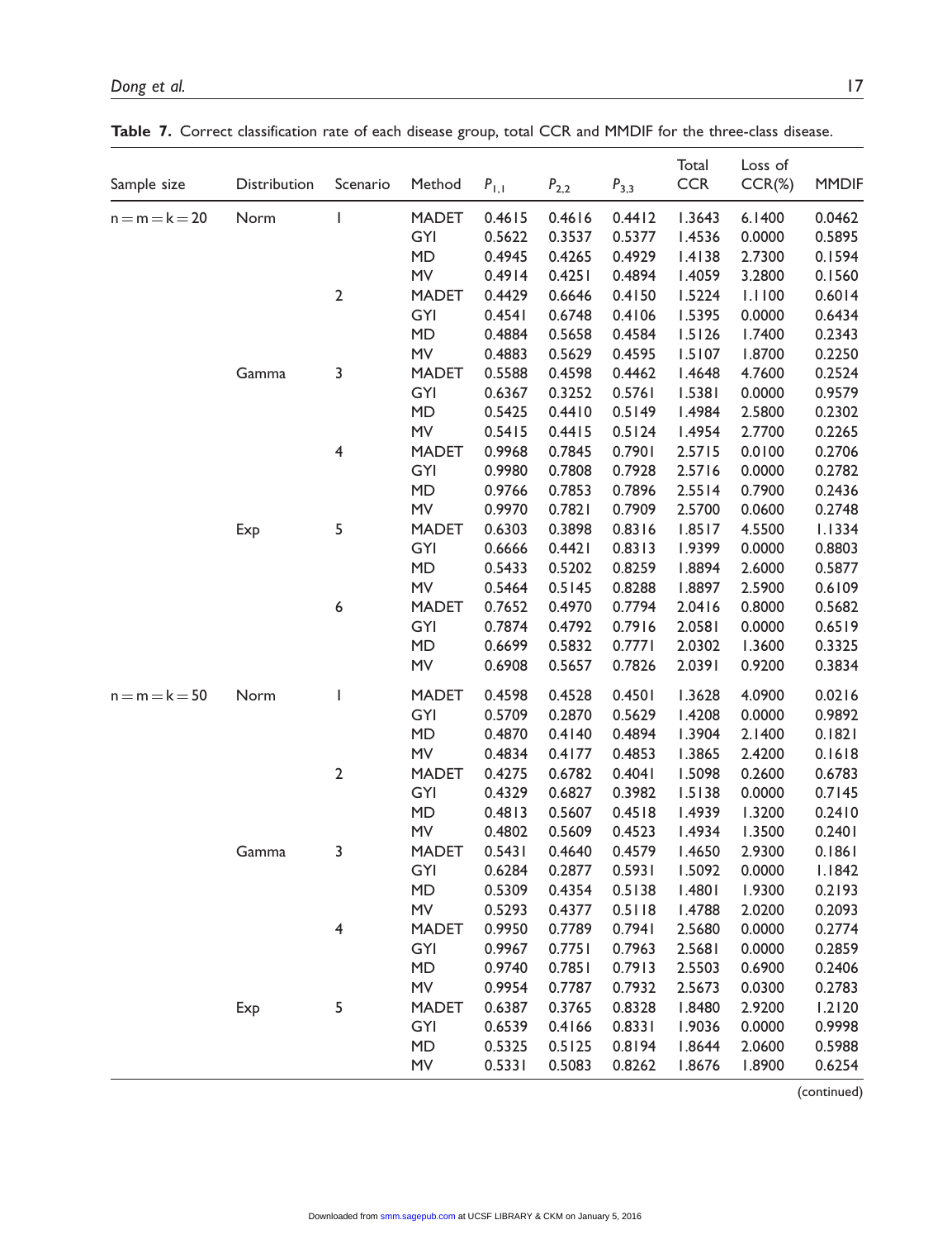| Sample size           | Distribution | Scenario                 | Method       | $P_{1,1}$ | $P_{2,2}$ | $P_{3,3}$ | Total<br><b>CCR</b> | Loss of<br>$CCR(\%)$ | <b>MMDIF</b> |
|-----------------------|--------------|--------------------------|--------------|-----------|-----------|-----------|---------------------|----------------------|--------------|
|                       |              | 6                        | <b>MAD</b>   | 0.7638    | 0.4949    | 0.7651    | 2.0238              | 0.4900               | 0.5460       |
|                       |              |                          | GYI          | 0.7729    | 0.4686    | 0.7923    | 2.0338              | 0.0000               | 0.6908       |
|                       |              |                          | <b>MD</b>    | 0.6599    | 0.5807    | 0.7708    | 2.0115              | 1.1000               | 0.3274       |
|                       |              |                          | MV           | 0.6760    | 0.5631    | 0.7803    | 2.0194              | 0.7100               | 0.3857       |
| $n = m = k = 100$     | Norm         | $\overline{\phantom{a}}$ | <b>MADET</b> | 0.4573    | 0.4556    | 0.4479    | 1.3607              | 3.3500               | 0.0210       |
|                       |              |                          | GYI          | 0.5828    | 0.2465    | 0.5785    | 1.4079              | 0.0000               | 1.3643       |
|                       |              |                          | <b>MD</b>    | 0.4853    | 0.4093    | 0.4869    | 1.3816              | 1.8700               | 0.1896       |
|                       |              |                          | ${\sf MV}$   | 0.4810    | 0.4152    | 0.4827    | 1.3789              | 2.0600               | 0.1626       |
|                       |              | $\mathbf 2$              | <b>MADET</b> | 0.4218    | 0.6810    | 0.4022    | 1.5050              | 0.1200               | 0.6932       |
|                       |              |                          | GYI          | 0.4263    | 0.6845    | 0.3959    | 1.5067              | 0.0000               | 0.7290       |
|                       |              |                          | <b>MD</b>    | 0.4797    | 0.5593    | 0.4508    | 1.4898              | 1.1200               | 0.2407       |
|                       |              |                          | MV           | 0.4784    | 0.5603    | 0.4511    | 1.4897              | 1.1300               | 0.2421       |
|                       | Gamma        | 3                        | <b>MADET</b> | 0.5168    | 0.4767    | 0.4681    | 1.4616              | 2.4800               | 0.1040       |
|                       |              |                          | GYI          | 0.6220    | 0.2708    | 0.6060    | 1.4988              | 0.0000               | 1.2969       |
|                       |              |                          | <b>MD</b>    | 0.5251    | 0.4346    | 0.5147    | 1.4744              | 1.6200               | 0.2082       |
|                       |              |                          | MV           | 0.5232    | 0.4375    | 0.5127    | 1.4735              | 1.6900               | 0.1959       |
|                       |              | 4                        | <b>MADET</b> | 0.9936    | 0.7773    | 0.7973    | 2.5683              | 0.0100               | 0.2783       |
|                       |              |                          | GYI          | 0.9954    | 0.7737    | 0.7993    | 2.5685              | 0.0000               | 0.2865       |
|                       |              |                          | <b>MD</b>    | 0.9737    | 0.7856    | 0.7932    | 2.5524              | 0.6300               | 0.2394       |
|                       |              |                          | MV           | 0.9940    | 0.7782    | 0.7956    | 2.5679              | 0.0200               | 0.2773       |
|                       | Exp          | 5                        | <b>MADET</b> | 0.6414    | 0.3729    | 0.8351    | 1.8494              | 2.2000               | 1.2395       |
|                       |              |                          | GYI          | 0.6548    | 0.3973    | 0.8390    | 1.8911              | 0.0000               | 1.1118       |
|                       |              |                          | <b>MD</b>    | 0.5284    | 0.5102    | 0.8201    | 1.8588              | 1.7100               | 0.6074       |
|                       |              |                          | MV           | 0.5276    | 0.5064    | 0.8299    | 1.8639              | 1.4400               | 0.6388       |
|                       |              | 6                        | <b>MADET</b> | 0.7548    | 0.4970    | 0.7627    | 2.0145              | 0.5700               | 0.5346       |
|                       |              |                          | GYI          | 0.7629    | 0.4668    | 0.7964    | 2.0261              | 0.0000               | 0.7061       |
|                       |              |                          | <b>MD</b>    | 0.6538    | 0.5794    | 0.7729    | 2.0061              | 0.9900               | 0.3340       |
|                       |              |                          | <b>MV</b>    | 0.6678    | 0.5621    | 0.7835    | 2.0134              | 0.6300               | 0.3939       |
| $n = 50$ , $m = 30$ , | Norm         | $\overline{\phantom{a}}$ | <b>MADET</b> | 0.4464    | 0.4544    | 0.4633    | 1.3641              | 5.1800               | 0.0379       |
| $k = 20$              |              |                          | GYI          | 0.5634    | 0.3209    | 0.5543    | 1.4386              | 0.0000               | 0.7557       |
|                       |              |                          | MD           | 0.4922    | 0.4193    | 0.4910    | 1.4026              | 2.5000               | 0.1739       |
|                       |              |                          | MV           | 0.4871    | 0.4211    | 0.4888    | 1.3970              | 2.8900               | 0.1608       |
|                       |              | $\mathbf 2$              | <b>MADET</b> | 0.4250    | 0.6740    | 0.4164    | 1.5155              | 0.6300               | 0.6186       |
|                       |              |                          | GYI          | 0.4342    | 0.6815    | 0.4094    | 1.5251              | 0.0000               | 0.6646       |
|                       |              |                          | <b>MD</b>    | 0.4823    | 0.5629    | 0.4562    | 1.5014              | 1.5600               | 0.2339       |
|                       |              |                          | <b>MV</b>    | 0.4798    | 0.5619    | 0.4583    | 1.5000              | 1.6500               | 0.2261       |
|                       | Gamma        | 3                        | <b>MADET</b> | 0.5312    | 0.4616    | 0.4761    | 1.4688              | 3.7200               | 0.1508       |
|                       |              |                          | GYI          | 0.6280    | 0.3039    | 0.5936    | 1.5255              | 0.0000               | 1.0665       |
|                       |              |                          | <b>MD</b>    | 0.5352    | 0.4396    | 0.5168    | 1.4916              | 2.2200               | 0.2175       |
|                       |              |                          | MV           | 0.5323    | 0.4414    | 0.5156    | 1.4894              | 2.3700               | 0.2059       |
|                       |              | 4                        | <b>MADET</b> | 0.9942    | 0.7804    | 0.7929    | 2.5675              | 0.0100               | 0.2740       |
|                       |              |                          | GYI          | 0.9961    | 0.7761    | 0.7954    | 2.5677              | 0.0000               | 0.2835       |
|                       |              |                          | <b>MD</b>    | 0.9734    | 0.7851    | 0.7896    | 2.5480              | 0.7700               | 0.2398       |
|                       |              |                          | MV           | 0.9946    |           | 0.7916    | 2.5664              |                      | 0.2748       |
|                       |              |                          |              |           | 0.7802    |           |                     | 0.0500               |              |

Table 7. Continued

(continued)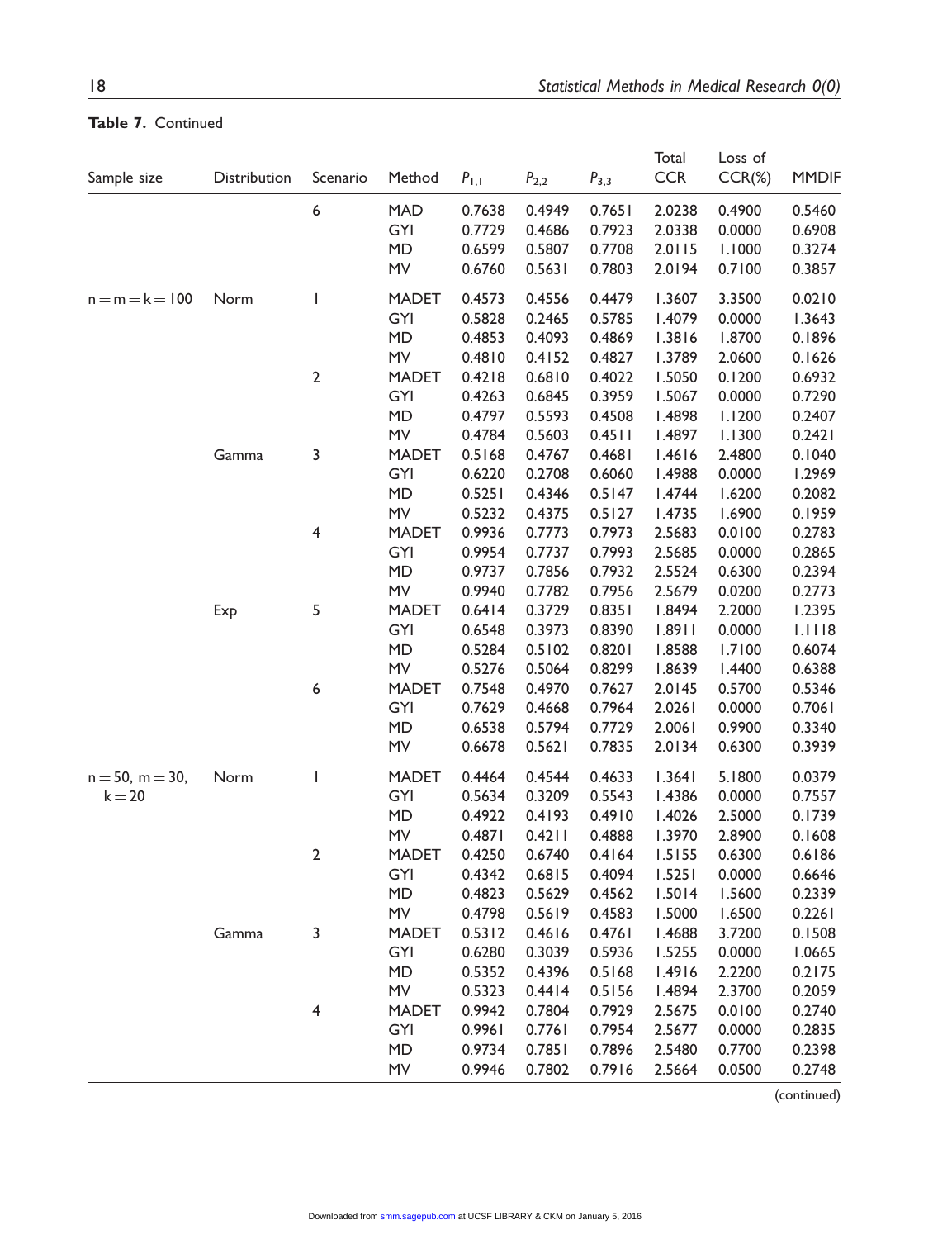| Sample size | Distribution | Scenario | Method       | $P_{1,1}$ | $P_{2,2}$ | $P_{3,3}$ | Total<br><b>CCR</b> | Loss of<br>$CCR(\%)$ | <b>MMDIF</b> |
|-------------|--------------|----------|--------------|-----------|-----------|-----------|---------------------|----------------------|--------------|
|             | Exp          | 5        | <b>MADET</b> | 0.5681    | 0.4261    | 0.8346    | 1.8287              | 4.2600               | 0.9587       |
|             |              |          | GYI          | 0.6279    | 0.4531    | 0.8291    | 1.9101              | 0.0000               | 0.8298       |
|             |              |          | <b>MD</b>    | 0.5339    | 0.5166    | 0.8201    | 1.8706              | 2.0700               | 0.5875       |
|             |              |          | MV           | 0.5352    | 0.5128    | 0.8243    | 1.8723              | 1.9800               | 0.6074       |
|             |              | 6        | <b>MADET</b> | 0.7439    | 0.5074    | 0.7698    | 2.0210              | 0.8900               | 0.5171       |
|             |              |          | GYI          | 0.7750    | 0.4751    | 0.7891    | 2.0392              | 0.0000               | 0.6609       |
|             |              |          | <b>MD</b>    | 0.6619    | 0.5842    | 0.7712    | 2.0172              | 1.0800               | 0.3201       |
|             |              |          | MV           | 0.6787    | 0.5682    | 0.7777    | 2.0246              | 0.7200               | 0.3687       |
|             |              |          |              |           |           |           |                     |                      |              |

Table 7. Continued

MMDIF is defined as :  $(max(P_{1,1},P_{22},P_{3,3}) - min(P_{1,1},P_{22},P_{3,3})]/min(P_{1,1},P_{22},P_{3,3}).$ 

Table 8. Simulation distributional scenarios for the four-class disease.

| Scenario | Non-diseased           | Early diseased           | Fully diseased         | Severely diseased        |
|----------|------------------------|--------------------------|------------------------|--------------------------|
|          | N(0, 1)<br>Gamma(2, 1) | N(0.5, 1)<br>Gamma(3, 1) | N(1, 1)<br>Gamma(4, 1) | N(1.5, 1)<br>Gamma(5, 1) |
|          | Exp(1)                 | Exp(0.9)                 | Exp(0.035)             | Exp(0.02)                |

Table 9. Relative bias and root mean squared error of the  $c_1$  estimates for the four-class disease.

|                     |                |                              |                                           | $n = m = k = 1$<br>20                      |                                      | $n = m = k = 1$<br>50                      |                                      | $n = m = k = 1$<br>100                     |                                      |
|---------------------|----------------|------------------------------|-------------------------------------------|--------------------------------------------|--------------------------------------|--------------------------------------------|--------------------------------------|--------------------------------------------|--------------------------------------|
| <b>Distribution</b> | Scenario       | Method                       | True $c_1$                                | R Bias                                     | <b>RMSE</b>                          | R Bias                                     | <b>RMSE</b>                          | R Bias                                     | <b>RMSE</b>                          |
| Norm                |                | MADET:<br>GYI:<br>MD:<br>MV: | $-0.527$<br>0.250<br>$-0.129$<br>$-0.174$ | $-0.1970$<br>$-1.2528$<br>0.3852<br>0.1590 | 0.4948<br>0.9475<br>0.3845<br>0.2876 | $-0.2518$<br>$-0.5683$<br>0.2579<br>0.1417 | 0.4726<br>0.5067<br>0.2339<br>0.1987 | $-0.3078$<br>$-0.3090$<br>0.2062<br>0.1286 | 0.4569<br>0.3711<br>0.1776<br>0.1511 |
| Gamma               | $\overline{2}$ | MADET:<br>GYI:<br>MD:<br>MV: | 1.071<br>2.000<br>1.616<br>1.576          | 0.5591<br>0.0802<br>0.0740<br>0.0698       | 0.7773<br>0.6702<br>0.3324<br>0.3079 | 0.5310<br>0.0770<br>0.0484<br>0.0437       | 0.6993<br>0.4652<br>0.2174<br>0.2044 | 0.5016<br>0.0683<br>0.0367<br>0.0328       | 0.6487<br>0.3829<br>0.1655<br>0.1554 |
| Exp                 | 3              | MADET:<br>GYI:<br>MD:<br>MV: | 1.017<br>1.054<br>0.716<br>0.716          | 0.0555<br>0.2985<br>0.1500<br>0.1582       | 0.7202<br>1.4941<br>0.2762<br>0.2685 | 0.1099<br>0.2854<br>0.1059<br>0.1119       | 0.6624<br>1.4199<br>0.1674<br>0.1694 | 0.1185<br>0.2593<br>0.0808<br>0.0847       | 0.5942<br>1.2601<br>0.1205<br>0.1236 |

R Bias: relative bias; RMSE: root mean square error.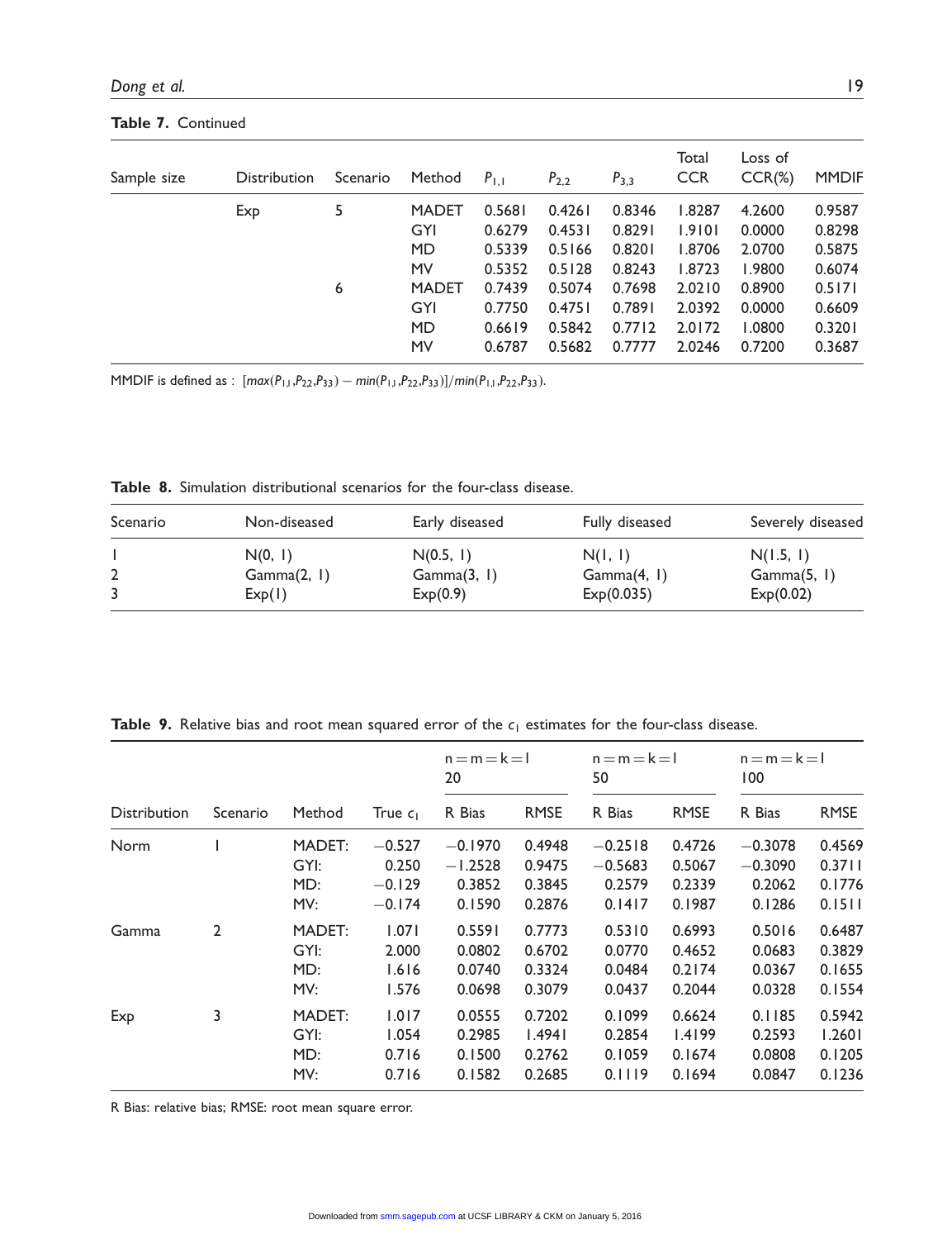|                     |          |        |            | $n = m = k = 1$<br>20 |             | $n = m = k = 1$<br>50 |             | $n = m = k = 1$<br>100 |             |
|---------------------|----------|--------|------------|-----------------------|-------------|-----------------------|-------------|------------------------|-------------|
| <b>Distribution</b> | Scenario | Method | True $c_1$ | R Bias                | <b>RMSE</b> | R Bias                | <b>RMSE</b> | R Bias                 | <b>RMSE</b> |
| Norm                |          | MADET: | 0.750      | 0.0116                | 0.4052      | 0.0066                | 0.3943      | 0.0125                 | 0.3898      |
|                     |          | GYI:   | 0.750      | 0.0250                | 0.4527      | 0.0190                | 0.3491      | 0.0096                 | 0.2936      |
|                     |          | MD:    | 0.750      | 0.0059                | 0.3288      | $-0.0007$             | 0.2370      | $-0.0020$              | 0.1851      |
|                     |          | MV:    | 0.750      | 0.0041                | 0.2698      | $-0.0006$             | 0.1924      | $-0.0025$              | 0.1479      |
| Gamma               | 2        | MADET: | 2.658      | 0.2839                | 1.0222      | 0.2705                | 0.9573      | 0.2548                 | 0.9134      |
|                     |          | GYI:   | 3.000      | 0.0940                | 0.7913      | 0.0644                | 0.6084      | 0.0494                 | 0.5038      |
|                     |          | MD:    | 3.004      | 0.0728                | 0.5621      | 0.0490                | 0.3906      | 0.0367                 | 0.3027      |
|                     |          | MV:    | 3.008      | 0.0646                | 0.4776      | 0.0440                | 0.3329      | 0.0329                 | 0.2564      |
| Exp                 | 3        | MADET: | 5.422      | $-0.2774$             | 2.0902      | $-0.2519$             | 1.9733      | $-0.2403$              | 1.9430      |
|                     |          | GYI:   | 3.754      | 0.1335                | 1.2305      | 0.1649                | 1.0274      | 0.1413                 | 0.8199      |
|                     |          | MD:    | 3.896      | 0.0776                | 1.1724      | 0.1228                | 0.9569      | 0.1094                 | 0.7587      |
|                     |          | MV:    | 3.888      | 0.0789                | 1.1698      | 0.1232                | 0.9527      | 0.1105                 | 0.7590      |

Table 10. Relative bias and root mean squared error of the  $c_2$  estimates for the four-class disease.

R Bias: relative bias; RMSE: root mean square error.

|  |  |  |  |  |  |  |  |  |  |  |  | <b>Table 11.</b> Relative bias and root mean squared error of the $c_3$ estimates for the four-class disease. |  |  |  |  |
|--|--|--|--|--|--|--|--|--|--|--|--|---------------------------------------------------------------------------------------------------------------|--|--|--|--|
|--|--|--|--|--|--|--|--|--|--|--|--|---------------------------------------------------------------------------------------------------------------|--|--|--|--|

|                     |                |                              |                                      | $n = m = k = 1$<br>20                   |                                        | $n = m = k = 1$<br>50                   |                                        | $n = m = k = 1$<br>100                  |                                        |
|---------------------|----------------|------------------------------|--------------------------------------|-----------------------------------------|----------------------------------------|-----------------------------------------|----------------------------------------|-----------------------------------------|----------------------------------------|
| <b>Distribution</b> | Scenario       | Method                       | True $c_1$                           | R Bias                                  | <b>RMSE</b>                            | R Bias                                  | <b>RMSE</b>                            | R Bias                                  | <b>RMSE</b>                            |
| Norm                |                | MADET:<br>GYI:<br>MD:<br>MV: | 2.027<br>1.250<br>1.629<br>1.674     | $-0.0407$<br>0.3084<br>0.0380<br>0.0211 | 0.4971<br>1.1176<br>0.4080<br>0.2858   | $-0.0601$<br>0.1421<br>0.0196<br>0.0143 | 0.4718<br>0.5648<br>0.2316<br>0.1958   | $-0.0725$<br>0.0750<br>0.0142<br>0.0114 | 0.4558<br>0.3721<br>0.1757<br>0.1503   |
| Gamma               | $\overline{2}$ | MADET:<br>GYI:<br>MD:<br>MV: | 5.272<br>4.000<br>4.839<br>4.922     | 0.0673<br>0.2049<br>0.0577<br>0.0482    | 1.1563<br>1.8667<br>0.8798<br>0.7011   | 0.0504<br>0.1293<br>0.0387<br>0.0333    | 1.0453<br>1.1143<br>0.5618<br>0.4786   | 0.0325<br>0.0850<br>0.0278<br>0.0252    | 0.9674<br>0.8185<br>0.4115<br>0.3586   |
| Exp                 | 3              | MADET:<br>GYI:<br>MD:<br>MV: | 42.996<br>37.308<br>32.623<br>32.791 | $-0.0940$<br>0.0383<br>0.1319<br>0.1330 | 16.3399<br>17.7952<br>9.7402<br>9.7954 | $-0.0723$<br>0.0350<br>0.1013<br>0.0998 | 13.0439<br>13.1900<br>6.5223<br>6.6383 | $-0.0601$<br>0.0308<br>0.0817<br>0.0794 | 11.1184<br>11.0858<br>4.8652<br>4.9482 |

R Bias: relative bias; RMSE: root mean square error.

The summary statistics of the five biomarkers are presented in Table 13, and optimality statistics, optimal cut-points, CCRs are presented in Table 14. Note that for Hippocampus, WholeBrain and ABETA142, smaller values indicate a more diseased status.

Hippocampus has the highest estimated MADET and VUS among the five biomarkers, while ABETA142 has the highest estimated GYI. Furthermore, the intervals between the two cut-points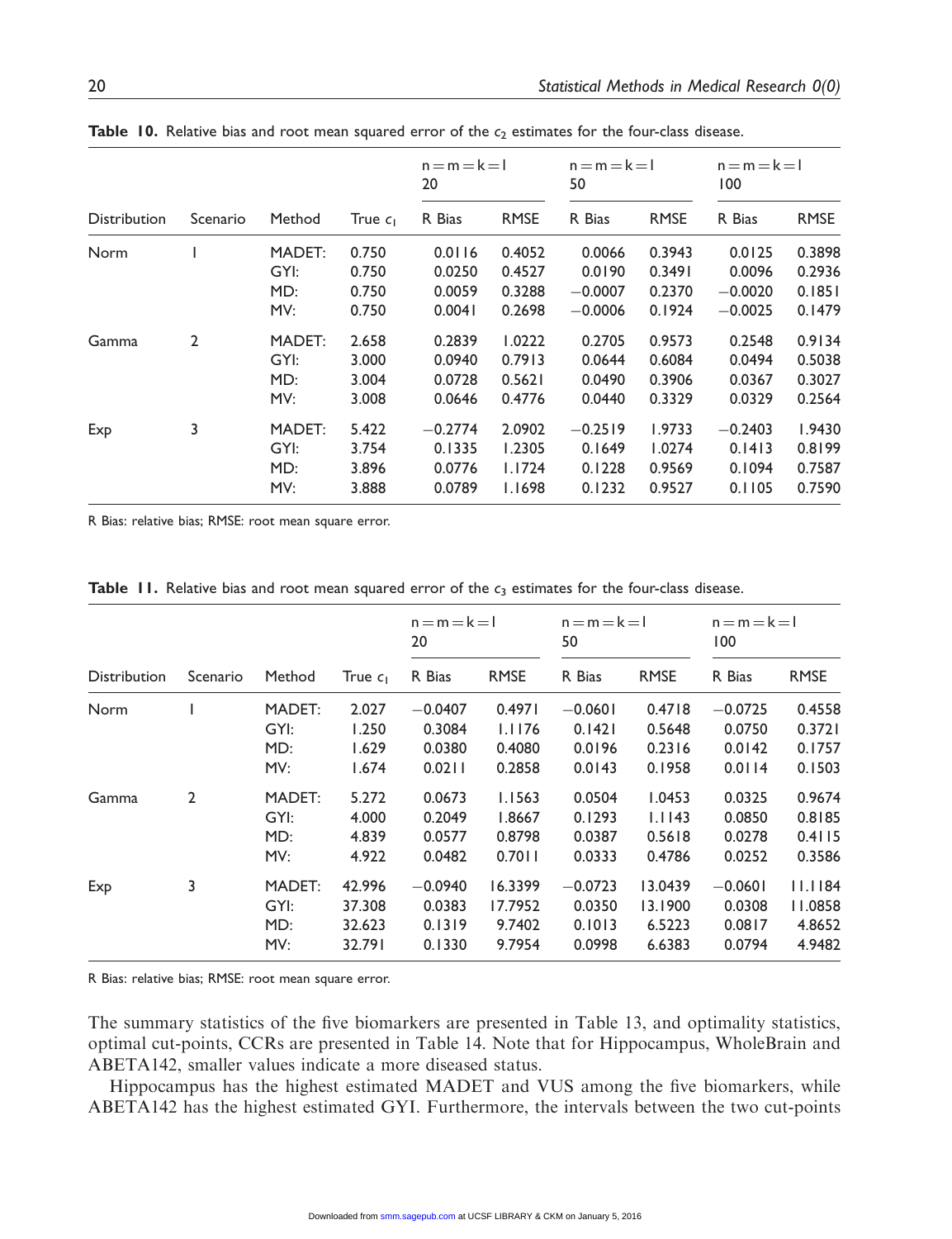| Sample size           | Distribution | Scenario       | Method       | $P_{1,1}$ | $P_{2,2}$ | $P_{3,3}$ | $P_{4,4}$ | Total<br><b>CCR</b> | Loss of<br>$CCR(\%)$ | <b>MMDIF</b> |
|-----------------------|--------------|----------------|--------------|-----------|-----------|-----------|-----------|---------------------|----------------------|--------------|
| $n = m = k = l = 20$  | Norm         | ı              | <b>MADET</b> | 0.3658    | 0.3917    | 0.3900    | 0.3612    | 1.5087              | 9.6800               | 0.0844       |
|                       |              |                | GYI          | 0.5370    | 0.3047    | 0.3049    | 0.5238    | 1.6704              | 0.0000               | 0.7624       |
|                       |              |                | <b>MD</b>    | 0.4557    | 0.3539    | 0.3543    | 0.4535    | 1.6174              | 3.1700               | 0.2877       |
|                       |              |                | MV           | 0.4390    | 0.3566    | 0.3571    | 0.4376    | 1.5903              | 4.8000               | 0.2311       |
|                       | Gamma        | $\mathbf{2}$   | <b>MADET</b> | 0.4862    | 0.3993    | 0.3553    | 0.3779    | 1.6188              | 7.9300               | 0.3684       |
|                       |              |                | GYI          | 0.6334    | 0.2872    | 0.2942    | 0.5434    | 1.7582              | 0.0000               | 1.2054       |
|                       |              |                | <b>MD</b>    | 0.5124    | 0.3690    | 0.3606    | 0.4600    | 1.7019              | 3.2000               | 0.4210       |
|                       |              |                | MV           | 0.4961    | 0.3726    | 0.3665    | 0.4455    | 1.6806              | 4.4100               | 0.3536       |
|                       | Exp          | 3              | <b>MADET</b> | 0.5977    | 0.4028    | 0.5576    | 0.5131    | 2.0712              | 5.2100               | 0.4839       |
|                       |              |                | GYI          | 0.6643    | 0.4444    | 0.5496    | 0.5266    | 2.1850              | 0.0000               | 0.4948       |
|                       |              |                | <b>MD</b>    | 0.5406    | 0.5170    | 0.5470    | 0.5167    | 2.1213              | 2.9100               | 0.0586       |
|                       |              |                | MV           | 0.5440    | 0.5128    | 0.5499    | 0.5142    | 2.1208              | 2.9400               | 0.0723       |
| $n = m = k = l = 50$  | Norm         |                | <b>MADET</b> | 0.3728    | 0.3850    | 0.3847    | 0.3696    | 1.5121              | 7.0400               | 0.0417       |
|                       |              |                | GYI          | 0.5614    | 0.2573    | 0.2570    | 0.5509    | 1.6267              | 0.0000               | 1.1844       |
|                       |              |                | <b>MD</b>    | 0.4484    | 0.3428    | 0.3431    | 0.4488    | 1.5832              | 2.6700               | 0.3092       |
|                       |              |                | MV           | 0.4320    | 0.3515    | 0.3520    | 0.4321    | 1.5676              | 3.6300               | 0.2293       |
|                       | Gamma        | $\overline{2}$ | <b>MADET</b> | 0.4791    | 0.4027    | 0.3525    | 0.3843    | 1.6186              | 5.5800               | 0.3591       |
|                       |              |                | GYI          | 0.6270    | 0.2605    | 0.2674    | 0.5593    | 1.7143              | 0.0000               | 1.4069       |
|                       |              |                | <b>MD</b>    | 0.4986    | 0.3594    | 0.3560    | 0.4563    | 1.6703              | 2.5700               | 0.4006       |
|                       |              |                | MV           | 0.4828    | 0.3673    | 0.3644    | 0.4432    | 1.6577              | 3.3000               | 0.3249       |
|                       | Exp          | 3              | <b>MADET</b> | 0.6178    | 0.3860    | 0.5737    | 0.4897    | 2.0673              | 3.0300               | 0.6005       |
|                       |              |                | GYI          | 0.6593    | 0.4122    | 0.5561    | 0.5043    | 2.1319              | 0.0000               | 0.5995       |
|                       |              |                | <b>MD</b>    | 0.5287    | 0.5077    | 0.5388    | 0.5135    | 2.0886              | 2.0300               | 0.0613       |
|                       |              |                | MV           | 0.5308    | 0.5056    | 0.5404    | 0.5124    | 2.0892              | 2.0000               | 0.0688       |
| $n = m = k = l = 100$ | Norm         |                | <b>MADET</b> | 0.3801    | 0.3815    | 0.3786    | 0.3745    | 1.5147              | 5.9200               | 0.0187       |
|                       |              |                | GYI          | 0.5770    | 0.2310    | 0.2321    | 0.5699    | 1.6099              | 0.0000               | 1.4978       |
|                       |              |                | <b>MD</b>    | 0.4467    | 0.3387    | 0.3387    | 0.4470    | 1.5710              | 2.4200               | 0.3198       |
|                       |              |                | MV           | 0.4297    | 0.3497    | 0.3501    | 0.4299    | 1.5594              | 3.1400               | 0.2293       |
|                       | Gamma        | 2              | <b>MADET</b> | 0.4683    | 0.4043    | 0.3506    | 0.3944    | 1.6177              | 4.7800               | 0.3357       |
|                       |              |                | GYI          | 0.6217    | 0.2516    | 0.2448    | 0.5806    | 1.6988              | 0.0000               | 1.5396       |
|                       |              |                | <b>MD</b>    | 0.4921    | 0.3566    | 0.3531    | 0.4586    | 1.6604              | 2.2600               | 0.3937       |
|                       |              |                | MV           | 0.4769    | 0.3658    | 0.3635    | 0.4447    | 1.6508              | 2.8300               | 0.3120       |

Exp 3 MADET 0.6273 0.3772 0.5847 0.4763 2.0655 2.1700 0.6630

GYI 0.6598 0.3923 0.5635 0.4958 2.1114 0.0000

MD 0.5237 0.5032 0.5387 0.5140 2.0797 1.5000 0.0705 MV 0.5251 0.5020 0.5400 0.5131 2.0802 1.4800 0.0757

Table 12. Correct classification rate of each disease group, total CCR and MMDIF for the four-class disease.

by GYI are shorter than those by MADET, implying that the classification criterion based on GYI tends to diagnose fewer subjects into the early diseased group than that based on MADET. Especially, for biomarkers Tau and PTAU181P, the cut-points  $c_1$  and  $c_2$  estimated by GYI coincide and the corresponding  $P_2$  is are 0, which means none of the subjects will be diagnosed into the early diseased stage by GYI criterion. Such cut-points obviously lead to an inappropriate diagnosis since the results contradict with the three-stage setting for Alzheimer's disease. The estimates given by MD and MV are also reasonable. Hence, for Tau and PTAU181P, MADET/MD/MV might be better criteria to use for diagnosis of the three-stage Alzheimer's Disease.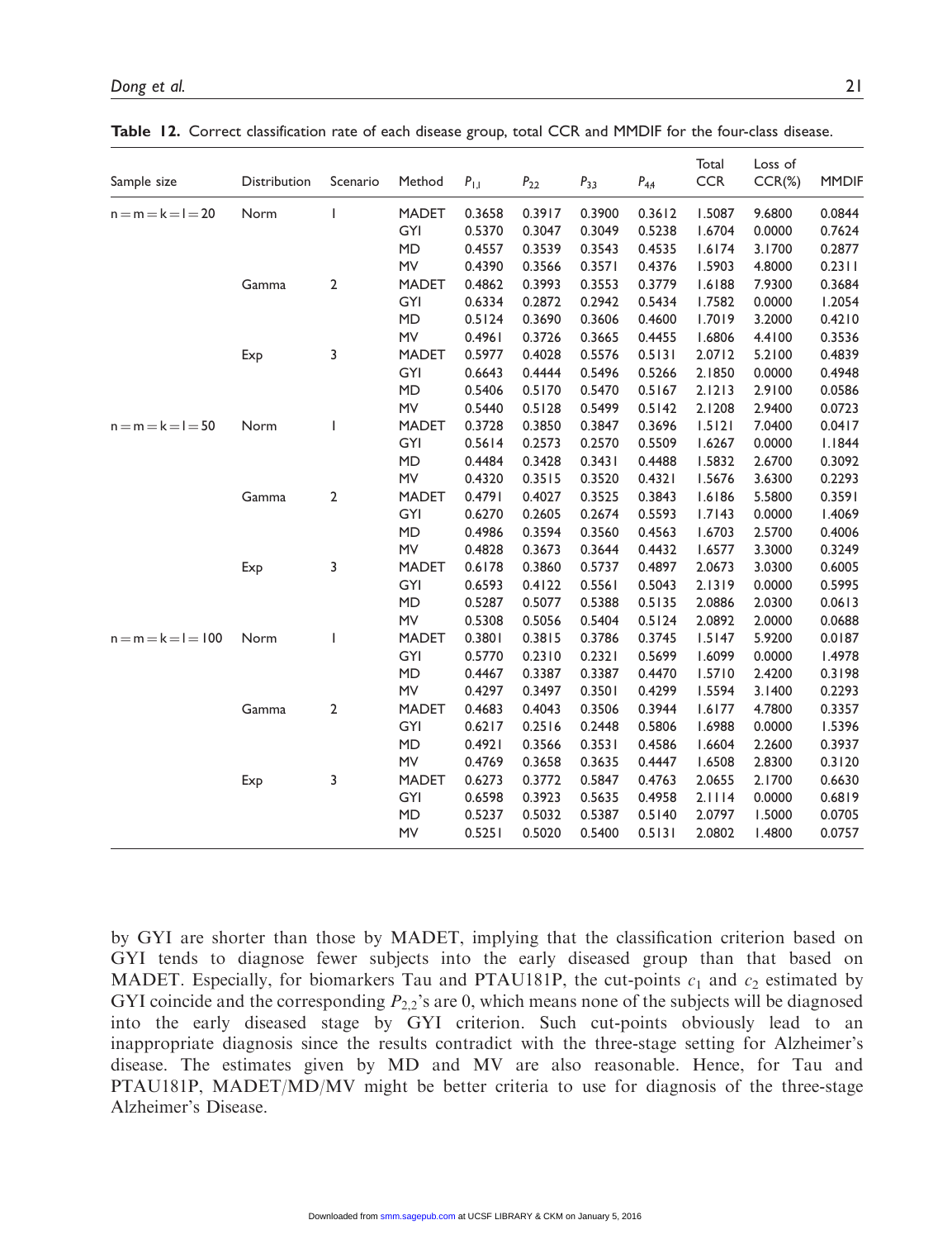|                  | CDR <sub>0</sub> |        |       | <b>CDR 0.5</b> |         |        | CDR I |        |        |  |
|------------------|------------------|--------|-------|----------------|---------|--------|-------|--------|--------|--|
| <b>Biomarker</b> | N                | Mean   | Std   | N              | Mean    | Std    | N     | Mean   | Std    |  |
| Hippocampus      | 139              | 7037   | 914   | 175            | 6232    | $ $  8 | 107   | 5264   | 1086   |  |
| WholeBrain       | 39،              | 991771 | 95138 | 175            | 1006766 | 108749 | 107   | 928522 | 109449 |  |
| Tau              | 24               | 72.12  | 28.09 | 50             | 103.90  | 57.63  | 26    | 120    | 66.27  |  |
| ABETA142         | 24               | 212.04 | 52.83 | 48             | 163.15  | 47.54  | 26    | 137.85 | 26.16  |  |
| PTAU181P         | 24               | 23.67  | 8.95  | 49             | 34.65   | 15.81  | 26    | 37.04  | 13.77  |  |

Table 13. Summary statistics for ADNI data.

Table 14. Optimality statistics and cut-points estimates for ADNI data.

| <b>Biomarkers</b>  | Method       | Optimal<br>Statistic | Estimated<br>$C_1 / C_2$ | $P_{1,1}$ | $P_{2,2}$    | $P_{33}$ |
|--------------------|--------------|----------------------|--------------------------|-----------|--------------|----------|
| <b>Hippocampus</b> | <b>MADET</b> | 0.0673               | 6593 / 4909              | 0.6937    | 0.4907       | 0.4536   |
|                    | <b>GYI</b>   | 0.6615               | 6436 / 5192              | 0.7412    | 0.3813       | 0.5390   |
|                    | <b>MD</b>    |                      | 6737 / 5137              | 0.6406    | 0.4786       | 0.5243   |
|                    | <b>MV</b>    |                      | 6701/5130                | 0.6549    | 0.4704       | 0.5223   |
|                    | <b>VUS</b>   | 0.4645               |                          |           |              |          |
| WholeBrain         | <b>MADET</b> | 0.0156               | 1,124,301 / 901,318      | 0.0819    | 0.6884       | 0.4291   |
|                    | <b>GYI</b>   | 0.2444               | 1,018,843 / 9,22,049     | 0.4057    | 0.3516       | 0.4871   |
|                    | <b>MD</b>    |                      | 1,022,376 / 911,824      | 0.3937    | 0.3908       | 0.4583   |
|                    | <b>MV</b>    |                      | 1,021,869 / 909,893      | 0.3954    | 0.3938       | 0.4529   |
|                    | <b>VUS</b>   | 0.2514               |                          |           |              |          |
| Tau                | <b>MADET</b> | 0.0336               | 68 / 112                 | 0.5150    | 0.3285       | 0.3897   |
|                    | GYI          | 0.4088               | 88 / 88                  | 0.7803    | $\Omega$     | 0.6285   |
|                    | <b>MD</b>    |                      | 71/100                   | 0.5651    | 0.2288       | 0.4936   |
|                    | <b>MV</b>    |                      | 69 / 109                 | 0.5404    | 0.2972       | 0.4133   |
|                    | <b>VUS</b>   | 0.3068               |                          |           |              |          |
| ABETA142           | <b>MADET</b> | 0.0131               | 161 / 142                | 0.8099    | 0.1918       | 0.6508   |
|                    | GYI          | 0.6726               | 164/153                  | 0.7906    | 0.0943       | 0.7877   |
|                    | <b>MD</b>    |                      | 176/137                  | 0.7137    | 0.3360       | 0.5503   |
|                    | <b>MV</b>    |                      | 174/136                  | 0.7249    | 0.3497       | 0.5223   |
|                    | <b>VUS</b>   | 0.4416               |                          |           |              |          |
| PTAU181P           | <b>MADET</b> | 0.0372               | 27/40                    | 0.7318    | 0.2916       | 0.3385   |
|                    | GYI          | 0.5284               | 30/30                    | 0.8280    | $\mathbf{0}$ | 0.7004   |
|                    | <b>MD</b>    |                      | 25/34                    | 0.6143    | 0.2295       | 0.5446   |
|                    | <b>MV</b>    |                      | 24/36                    | 0.5568    | 0.2852       | 0.4986   |
|                    | <b>VUS</b>   | 0.3592               |                          |           |              |          |

# 7 Discussion

For diseases with multiple stages, there are a few measures of diagnostic accuracy and cut-point selection criteria available. In this paper, we propose a new measure of diagnostic accuracy for the k stage setting. The new MADET method directly utilizes all the classification information and has an appealing geometric justification of its use as a diagnostic measure for disease with k stages  $(k > 2)$ .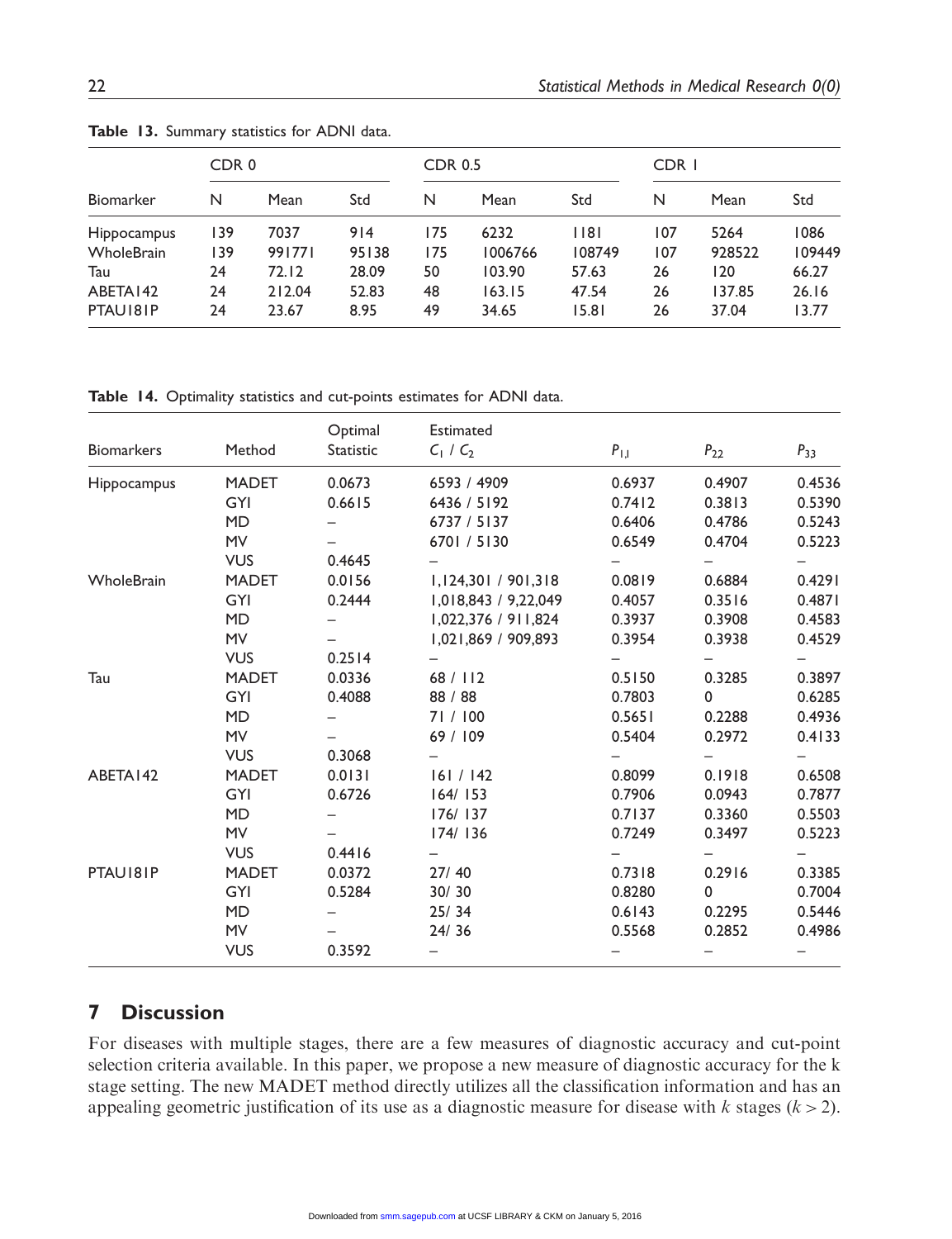Additionally, the new measure can be utilized as a criterion to select optimal cut-points. Simulation results show that MADET can detect the differences in diagnostic accuracy that GYI and HUM fail to observe. Furthermore, simulation results about cut-point selection show that the proposed MADET method has performance comparable to that of GYI, and is capable of achieving better balanced rates while maintaining minimal loss of TCCR.

The MADET will be zero when any two (or more) classes are indistinguishable regardless of whether or not there is separation in other classes. When two classes or more overlap, there is an indication that class-merging should occur before MADET is calculated. We suggest the users of MADET to check the SPM in equation (4) when MADET = 0. When two or more rows of SPM overlap, a good practice is to merge these classes so that only one row in SPM is kept. Subsequently, MADET can be calculated based on the reduced SPM.

In this paper, we focus on the scenarios for diseases with ordinal stages. In many applications, e.g. genomic studies, we need to deal with  $k$  nominal classes. For such cases, there actually exist  $k!$ possible classification decision rules; i.e. one for each possible permutation. The proposed measure MADET can be easily adapted to such cases due to the fact that switching columns (or rows) of SPM does not change the absolute value of the determinant of SPM (MADET), via two steps: (1) assume a hypothetical order for the  $k$  classes and calculate the corresponding MADET and the resulting SPM; (2) Permute the columns of SPM to maximize the CCRs or to minimize the false classification ones or both, depending on the interest. Consequently, the final optimal SPM as well as the corresponding optimal classification decision rule can be obtained.

It is worth noting that Skaltsa et al.<sup>44</sup> and Batterton and Schubert<sup>45</sup> have proposed two interesting metrics based on different cost functions in the context of incorporating the classification cost to evaluate a biomarker for the multiple-class diagnostic problems. For future work, we are also interested in incorporating classification costs to MADET.

An R-program is available on request from the corresponding author (Itian $@$ buffalo.edu).

#### Acknowledgments

Data used in preparation of this article were obtained from the Alzheimer's Disease Neuroimaging Initiative (ADNI) database (adni.loni.ucla.edu). As such, the investigators within the ADNI contributed to the design and implementation of ADNI and/or provided data but did not participate in analysis or writing of this report. A complete listing of ADNI investigators can be found at: [http://adni.loni.ucla.edu/wp-content/uploads/](http://adni.loni.ucla.edu/wp-content/uploads/how_to_apply/ADNI_Acknowledgement_List.pdf) how to apply/ADNI Acknowledgement List.pdf.

#### Declaration of conflicting interests

The author(s) declared no potential conflicts of interest with respect to the research, authorship, and/or publication of this article.

#### Funding

Data collection and sharing for this project was funded by the Alzheimer's Disease Neuroimaging Initiative (ADNI) (National Institutes of Health Grant U01 AG024904). ADNI is funded by the National Institute on Aging, the National Institute of Biomedical Imaging and Bioengineering, and through generous contributions from the following: Alzheimers Association; Alzheimers Drug Discovery Foundation; BioClinica, Inc.; Biogen Idec Inc.; Bristol-Myers Squibb Company; Eisai Inc.; Elan Pharmaceuticals, Inc.; Eli Lilly and Company; F. Hoffmann-La Roche Ltd and its affiliated company Genentech, Inc.; GE Healthcare; Innogenetics,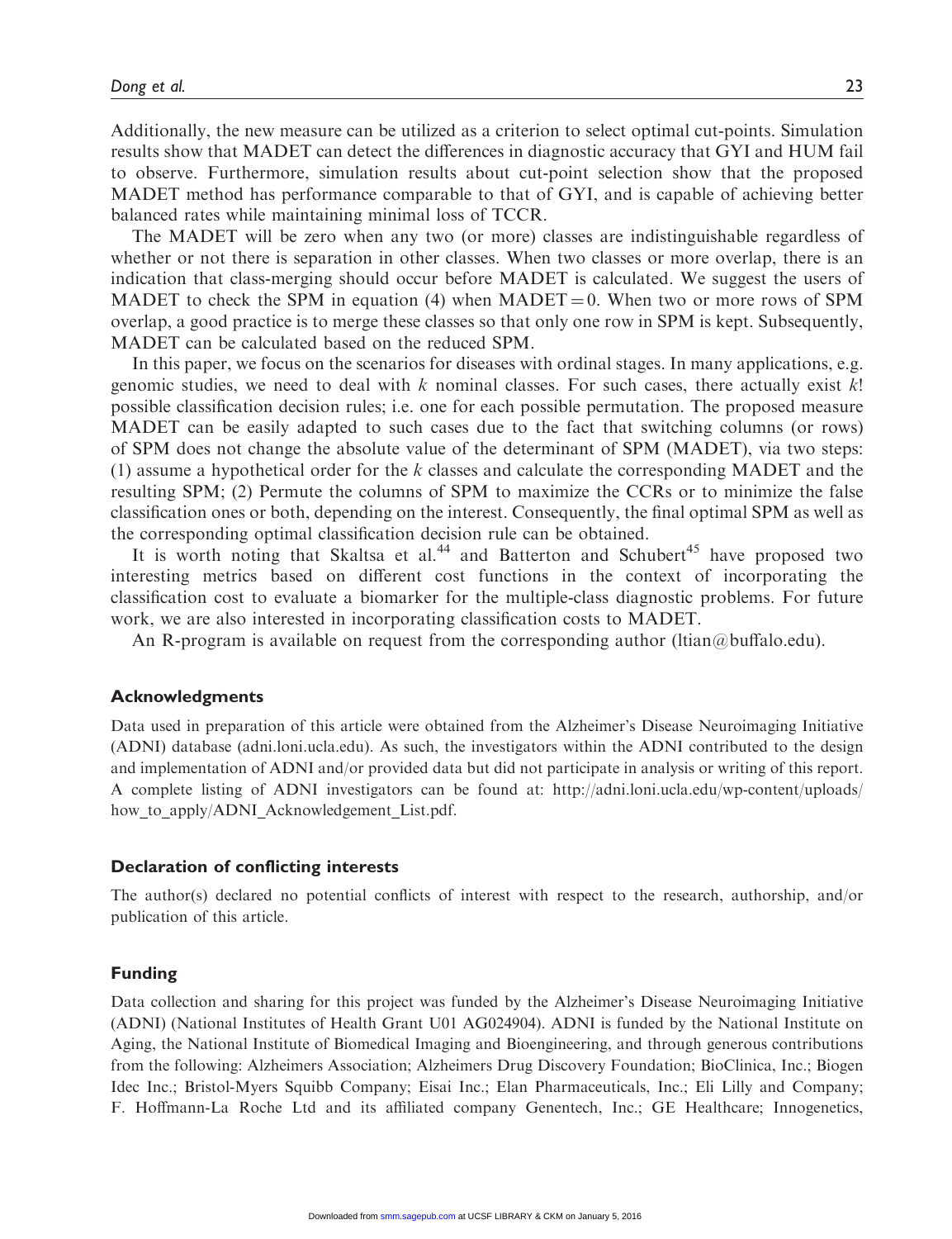N.V.; IXICO Ltd.; Janssen Alzheimer Immunotherapy Research & Development, LLC.; Johnson & Johnson Pharmaceutical Research & Development LLC.; Medpace, Inc.; Merck & Co., Inc.; Meso Scale Diagnostics, LLC.; NeuroRx Research; Novartis Pharmaceuticals Corporation; Pfizer Inc.; Piramal Imaging; Servier; Synarc Inc.; and Takeda Pharmaceutical Company. The Canadian Institutes of Health Research is providing funds to support ADNI clinical sites in Canada. Private sector contributions are facilitated by the Foundation for the National Institutes of Health [\(www.fnih.org\)](www.fnih.org). The grantee organization is the Northern California Institute for Research and Education, and the study is coordinated by the Alzheimer's Disease Cooperative Study at the University of California, San Diego. ADNI data are disseminated by the Laboratory for Neuro Imaging at the University of California, Los Angeles. The ADNI research was also supported by NIH grants P30 AG010129 and K01 AG030514.

#### References

- 1. Shapiro D. The interpretation of diagnostic tests. Stat Methods Med Res 1999; 8: 113–134.
- 2. Zhou XH, Obuchowski N and McClish D. Statistical methods in diagnostic medicine. Wiley: New York, 2002.
- 3. Pepe MS. The statistical evaluation of medical tests for classification and prediction. New York: Oxford University Press, Oxford Statistical Science Series Vol. 28, 2003.
- 4. Zou KH, Liu A, Bandos AI, et al. Statistical evaluation of diagnostic performance topics in ROC analysis. Chapman & Hall/CRC Biostatistics Series, 2011.
- 5. Bamber D. The area above the ordinal dominance graph and the area below the receiver operating characteristic graph. *J Math Psychol* 1975; 12: 387-415.
- 6. Hanley JA and McNeil BJ. The meaning and use of the area under the receiver operating characteristic (ROC) curve. Radiology 1982; 143: 29-36.
- 7. DeLong E, DeLong D and Clarke-Pearson C. Comparing the area under two or more correlated ROC curves: a nonparametric approach. Biometrics 1988; 44: 837-845.
- 8. Wieand S, Gail MH, James BR, et al. A family of nonparametric statistics for comparing diagnostic markers with paired and unpaired data. Biometrika 1989; 76: 585–592.
- 9. Faraggi D and Reiser B. Estimation of the area under the ROC curve. Stat Med 2002; 21: 3093–3106.
- 10. Obuchowski N. Fundamentals of clinical research for radiologists: ROC analysis. Am J Roentgenol 2005; 184: 364–372.
- 11. Molodianovitch K, Faraggi D and Reiser D. Comparing the areas under two correlated ROC curves: parametric and non-parametric approaches. Biometr J 2006; 48: 745–757.
- 12. Zou KH, O'Malley AJ and Mauri L. Receiver operating characteristic analysis for evaluating diagnostic tests and predictive models. Stat Primer Cardiovasc Res 2007; 115: 654–657.
- 13. Mallett S, Halligan S, Thompson M, et al. Interpreting diagnostic accuracy studies for patient care. BMJ 2012; 345: e3999.
- 14. Youden WJ. Index for rating diagnostic tests. Cancer 1950; 3: 32–35.
- 15. Schisterman EF, Perkins NJ, Liu A, et al. Optimal cutpoint and its corresponding Youden Index to discriminate individuals using pooled blood samples. Epidemiology 2005; 16: 73–81.
- 16. Fluss R, Faraggi D and Reiser B. Estimation of the Youden index and its associated cutoff point. Biometr J 2005; 47: 458–441.
- 17. Schisterman EF and Perkins NJ. Confidence intervals for the Youden Index and corresponding optimal cut-point. Commun Stat: Simulation Comput 2007; 36: 549–563.
- 18. Lai C, Tian L and Schisterman EF. Exact confidence interval estimation for the Youden index and its corresponding optimal cut-point. Comput Stat Data Anal 2010; 56: 1103–1114.
- 19. Scinto LFM and Daffner KR. Early diagnosis of Alzheimer's disease. Totowa, NJ: Humana Press, 2000.
- 20. Morris JC, Storandt M, Miller JP, et al. Mild cognitive impairment represents early-stage Alzheimer disease. Arch Neurol 2001; 58: 397-405.
- 21. Xiong CJ, Belle GV, Miller JP, et al. Measuring and estimating diagnostic accuracy when there are three ordinal diagnostic groups. Stat Med 2006; 25: 1251–1273.
- 22. Alonzo TA, Nakas TC, Yiannoutsos CT, et al. A comparison of tests for restricted orderings in the threeclass case. Stat Med 2009; 28: 1144–1158.
- 23. Mossman D. Three-way ROCs. Med Decision Making 1999; 19: 78–89.
- 24. Dreiseitl S, Ohno-Machado L and Binder M. Comparing three-class diagnostic tests by three-way ROC analysis. Med Decision Making 2000; 20: 323–331.
- 25. Heckerling PS. Parametric three-way receiver operating characteristic surface analysis using Mathematica. Med Decision Making 2001; 21: 409–417.
- 26. Nakas CT and Yiannoutsos CT. Ordered multiple-class ROC analysis with continuous measurement. Stat Med 2004; 23: 3437–3449.
- 27. Xiong CJ, Belle GV, Miller JP, et al. A parametric comparison of diagnostic accuracy with three ordinal diagnostic groups. Biometr J 2007; 49: 682-693.
- 28. Tian L, Xiong C, Lai C, et al. Exact confidence interval estimation for the difference in diagnostic accuracy with three ordinal diagnostic groups. J Stat Planning Inf 2010; 141: 549–558.
- 29. Nakas CT, Alonzo TA and Yiannoutsos CT. Accuracy and cut-off point selection in three-class classification problems using a generalization of the Youden index. Stat Med 2010; 29: 2946–2955.
- 30. Maturi TC, Elkhafifi FF and Coolen FPA. Nonparametric predictive inference for three-group ROC analysis. Technical Report 2013.
- 31. Luo J and Xiong C. Youden index and associated cut-off points for three ordinal diagnostic groups. Commun Statist: Simul Comput 2013; 42: 1213-1234.
- 32. Scurfield BK. Multiple-event forced-choice tasks in the theory of signal detectability. J Math Psychol 1996; 40: 253–269.